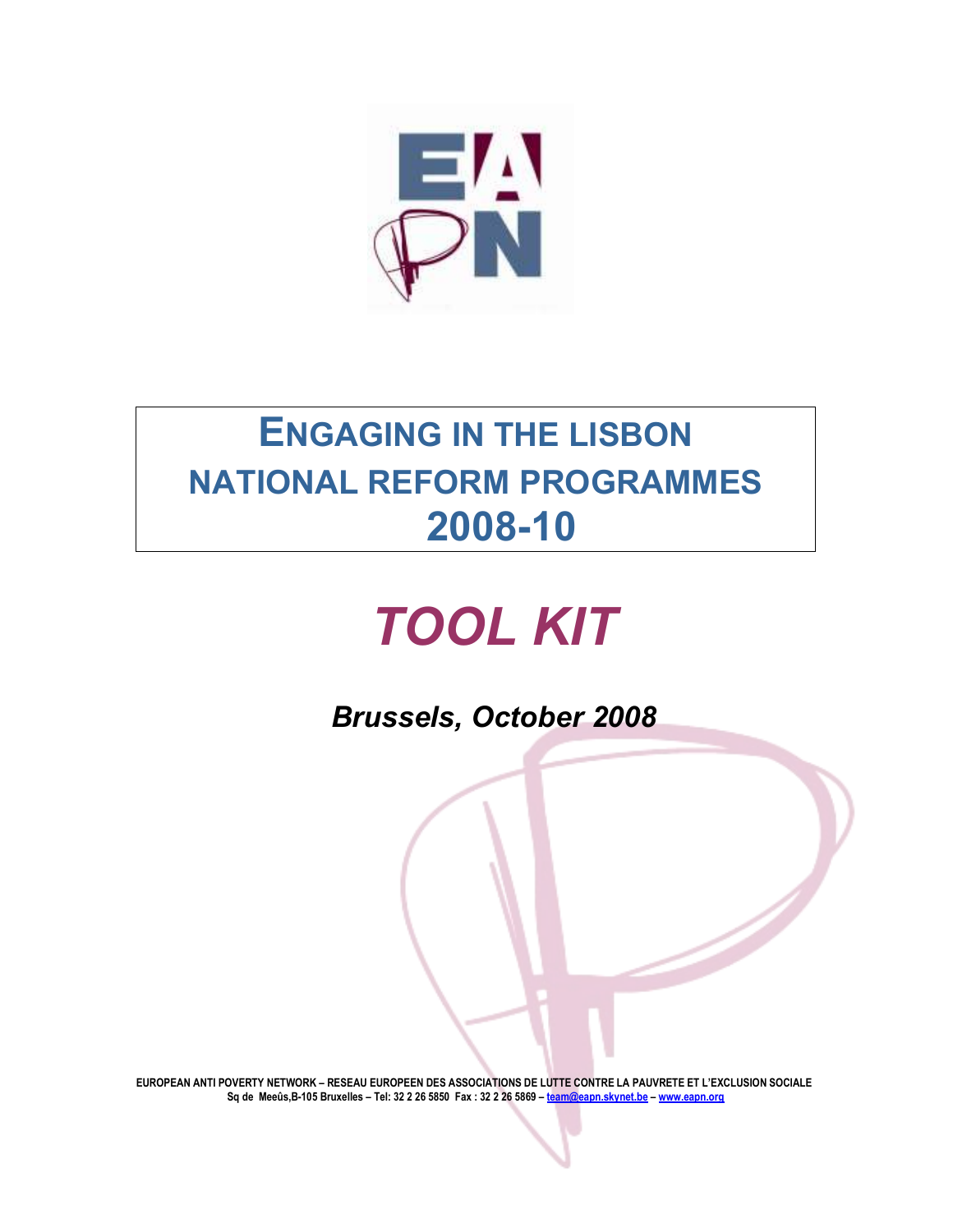# TABLE OF CONTENTS

| 1.  | <b>Introduction</b>                                                    | p <sub>3</sub> |
|-----|------------------------------------------------------------------------|----------------|
| 2.  | <b>Background to Lisbon and</b><br><b>European Employment Strategy</b> | p.3            |
| 3.  | Key Elements of the Lisbon process                                     | p.5            |
| 4.  | <b>EU Objectives and Priorities</b>                                    | p.7            |
| 5.  | The Guidance Note for NRP (2008-10)                                    | p.11           |
| 6.  | Hints for Engaging at National Level.                                  | p.15           |
| 7.  | <b>Examples from National Networks.</b>                                | p. 16          |
| 8.  | <b>EAPN Demands</b>                                                    | p. 19          |
| 9.  | <b>Key Contacts</b>                                                    | p. 21          |
| 10. | <b>Key Documents and Links</b>                                         | p. 22          |

This tool kit has been produced by the secretariat of EAPN in coordination with the EAPN working groups on Social Inclusion, Employment and Structural Funds and the EXCO. For more information contact Sian Jones at sian.jones@eapn.skynet.be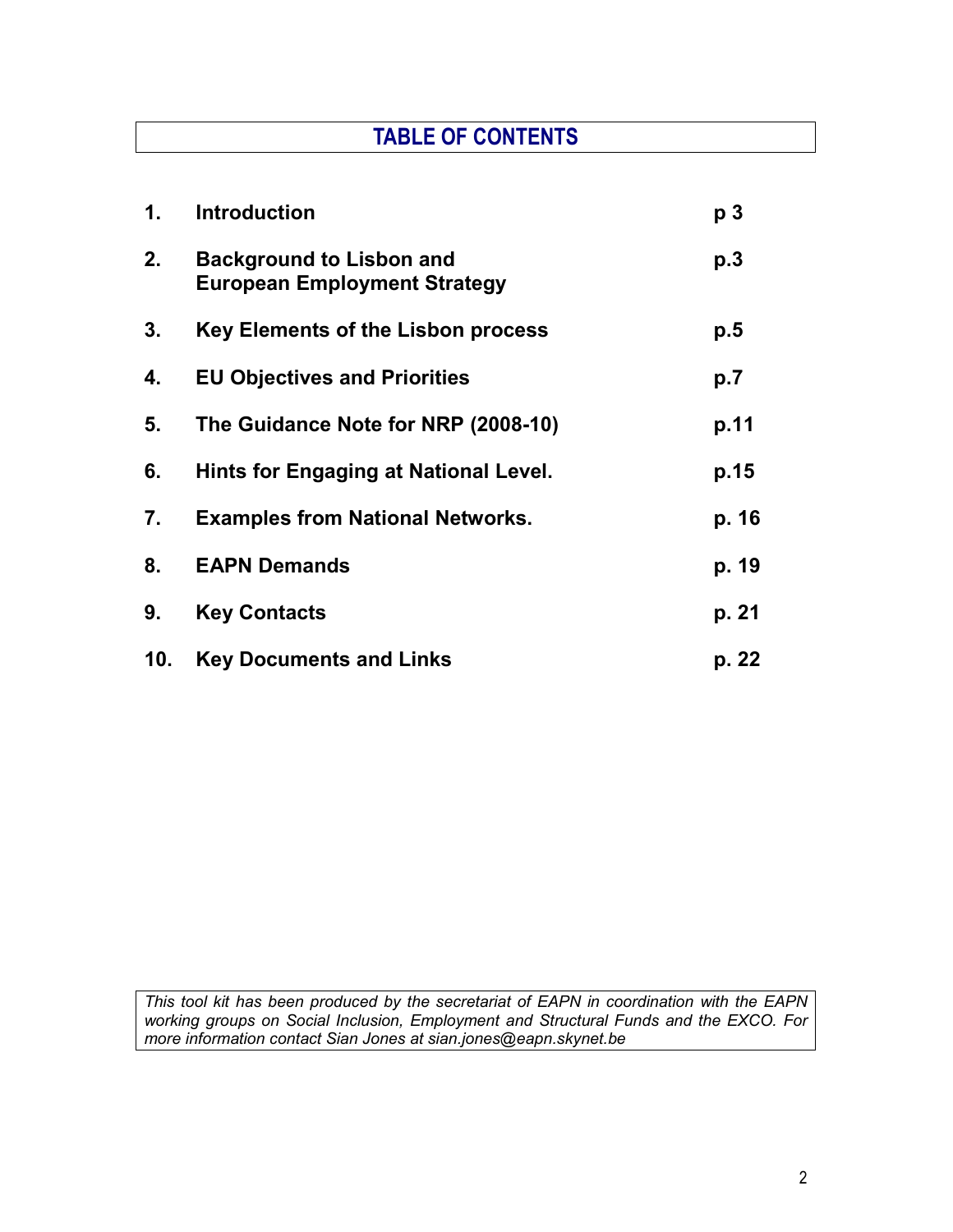### 1. Introduction

This tool kit is designed to help national networks engage with the National Reform Programme (2008-10) of the revised Lisbon Strategy. It primarily focuses on the Employment Guidelines but also makes reference to the macro and micro elements.

It first provides background information on the National Reform Programme (NRP) process as part of the revised Lisbon strategy and clarifies its link to the National Action Plans process of the European Employment Strategy. It draws on the EAPN Tool Kits developed for the European Employment Strategy and the EAPN Ireland support documents to the Lisbon process. It gives networks the key elements/timeline and key actors of the process and provides links to key documents/resources.

It then gives a summary of key actions and developments for the process in 2008-10. We give some tips for engaging in the new round, building on networks experience. At the end we make a proposal for key demands that EAPN would like to see in the National Reform Programmes. This will form the basis for our assessment of the NRP following its presentation on the  $15<sup>th</sup>$  October. Please let us know whether the tool kit is useful and how we can improve it, to make it an effective tool for the networks to use.

# 2. Background to the Revised Lisbon Strategy

The 'Lisbon Strategy' (also referred to as the Lisbon Agenda) is a way of describing the main priority objectives established for the EU for the period 2000-2010. It is called the 'Lisbon Strategy' because it was agreed at the Lisbon Council in 2000 when the Heads of State and Government of the EU agreed the following vision: "To make the EU the most competitive and dynamic knowledge based economy in the world capable of sustaining more and better jobs and with greater social cohesion". Progress in reaching this objective is reported to the EU Spring Council in March every year, which decides the key priorities for following up on the Lisbon Agenda. The Gothenburg Council in 2001 made environmental protection part of the 'Lisbon Strategy'.

However, in 2004, an evaluation of the Lisbon Strategy was launched. This evaluation was strongly influenced by the report of the 'Kok Group" which was appointed by the Council to prepare an input into the evaluation. It highlighted the failure of the Lisbon Strategy to deliver on its key targets, particularly related to slow growth, unemployment and lack of investment in research and development. This failure was partly blamed on the lack of ownership of the strategy by member states. Communication to Spring Council: Working Towards Growth and Jobs: a new start for the Lisbon Strategy.

This led to a revised Lisbon Strategy which was agreed at the Spring Council 2005. The revised Lisbon Strategy did not change the original intentions of the Lisbon strategy but it did decide that the future orientation of the strategy should focus on Growth and Jobs as a precondition for delivering other elements of the strategy including social inclusion. In addition it decided on a new method of governance for the Lisbon Strategy, involving the adoption in June 2005 by the Council of Integrated Guidelines for Growth and Jobs (integrating the Broad Economic Policy Guidelines – divided between Macro and Micro Economic Guidelines- and the Employment Guidelines, formerly distinct), as well as an integrated reporting system (National Reform Programmes and National Reform Programmes implementation reports).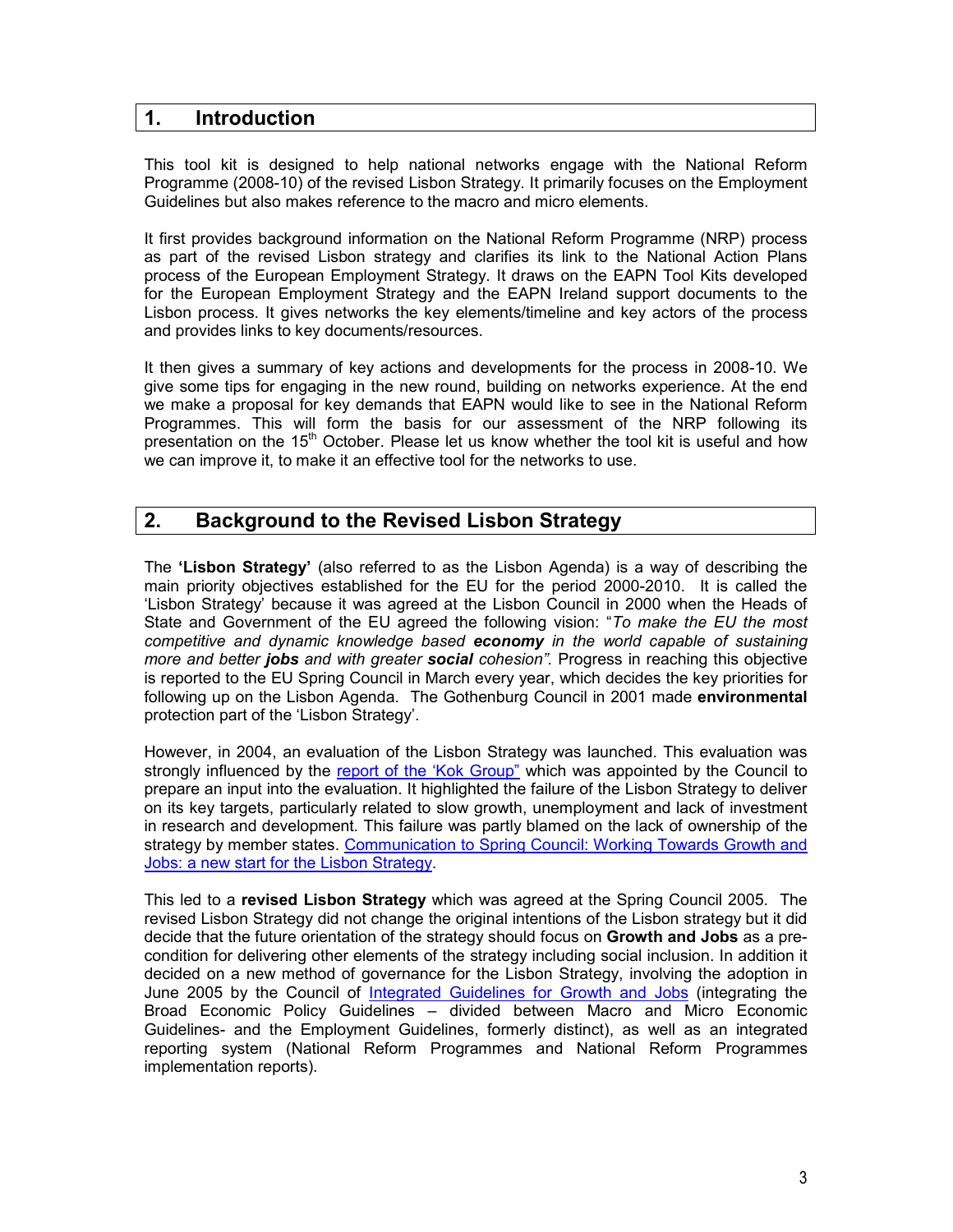Once every three years these Guidelines can be revised. Last year the EU discussed proposals to update and revise the Guidelines. In the end, the Council decided not to change the guidelines. However some important changes have been made to the explanatory text. EAPN has been very actively involved in lobbying on these changes (See the next section on Employment Guidelines for more details).

#### The Link with the European Employment Strategy

Prior to the revision of the Lisbon Strategy in 2005, employment policies were specifically dealt with under the European Employment Strategy, which was launched in 1997 following the agreement to include a new employment chapter in the Amsterdam Treaty. This chapter recognised a new role for EU institutions in coordinating employment policies at EU level, through the OMC (Open Method of Coordination) although employment policy remained a core competence of each member state. The EES was designed as the main tool to ensure coordination, based on a set of common objectives and targets. The l components of the Open Method of Coordination on Employment have now been incorporated into the revised Lisbon Strategy. This is partly because the EES is treaty based and cannot be altered without unanimous consent of the Member States. The National Action Plans for Employment now become the Employment section of the National Reform Programmes, and the EU Joint Employment Report on Employment a specific chapter in the Annex of the Annual Progress Report.

Discussions are now starting on the shape of the Lisbon Agenda post 2010. Some proposals have been made (eg Jonathan Zeitlin) that the European Employment Strategy has been undermined in the current link with macro and micro guidelines and should be de-coupled and developed as a separate OMC once again. Discussions on this and other proposals will continue this year.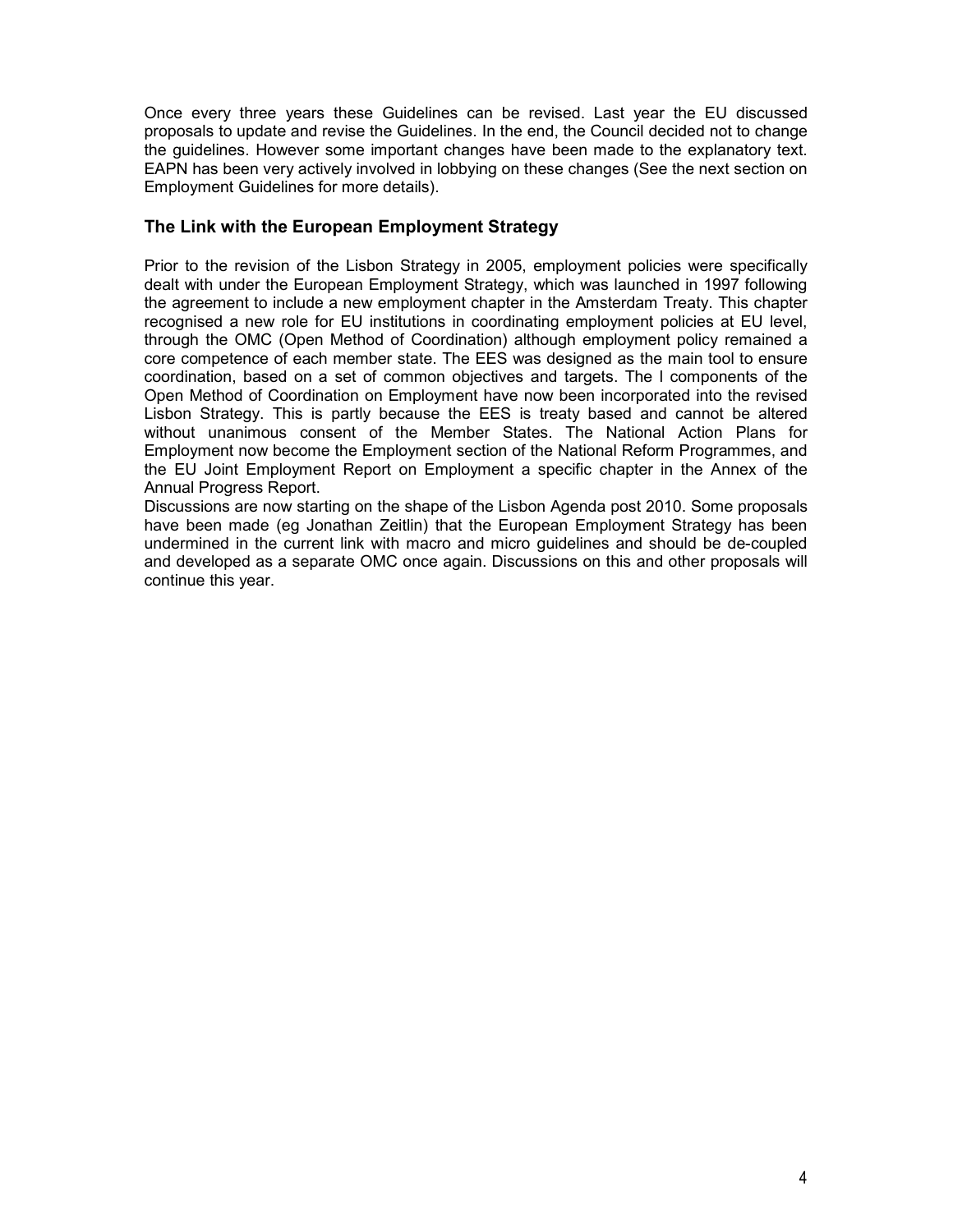# 3. The Revised Lisbon Strategy (2005) : Key Elements

The new governance procedure for the Revised Lisbon Strategy involves the following key elements (these have been updated for the new cycle 2008-10)

- Integrated Guidelines for Growth and Jobs (2008-10) The "Integrated guidelines" were agreed by the Spring Council in 2005 for the period 2005-2008 and integrate the Broad Economic Policy Guidelines (divided between Macro and Micro Economic Guidelines) and the Employment Guidelines.
- In 2008, the Council has made the decision to maintain the Guidelines unchanged for the period 2008-10, although some changes have been made to the interpretative text. See EAPN briefing note on the new Employment Guidelines 2008-2010. The Council can still theoretically decide to make amendments to these Guidelines in the intervening periods (ie in 2009 and 10). This could come from a Recommendation from the Commission or from the Parliament. But they clearly plan to keep the Guidelines stable.
- National Reform Programmes (NRP) Member States produce national programmes based on the three areas of the Integrated Guidelines (macro, micro and employment) ie one chapter is dedicated to Employment. These programmes are for three years, but are meant to be updated and amended every year in line with the Council's recommendations or changing circumstances (In 2006 and 2007 Member States produced Report of the implementation of their National Reform Programmes). These reports are coordinated by The Lisbon National Coordinators (LNC) who are government officials responsible for developing the "Lisbon process" in each member state.
- **Annual Progress Report**(APR) Each year the Commission analyses the Member States' NRPs and makes an assessment related to the Guidelines. The report is divided into 3 sections.
	- Part I provides an executive summary and an overall assessment of how the NRPs have delivered the priorities. Good practice examples of individual member states are highlighted.
	- **Part II provides the country annexes, which give the Commission's assessment of** each member state NRP.
	- The Annexes, provide an overview of how each guideline has been delivered. Part lll of the Annex is the draft Joint Employment Report which is finally adopted as a Joint Report.
- Recommendations Each year the Commission can make recommendations to Member States about how they should improve their policies as part of the APR which are then confirmed by the Council. These should then guide the next round of NRPs. In 2006 and 7 Country specific recommendations were made, highlighting shortcomings on macro/micro and employment performance.
- **Spring Council Conclusions**. Each year the Spring European Council confirms or amends the priorities put forward by the APR. These conclusions need to be taken on board by the member states in drafting their new NRP or implementation reports. The Spring Council also decides whether to amend the Integrated Guidelines or not, which will form the basis for the new round of NRPs.

#### Other Key Elements

#### Feeding in and Feeding out

The National Reform Programmes should contribute to the goal of social inclusion, through a process of feeding in and feeding out between the revised Lisbon strategy and the Open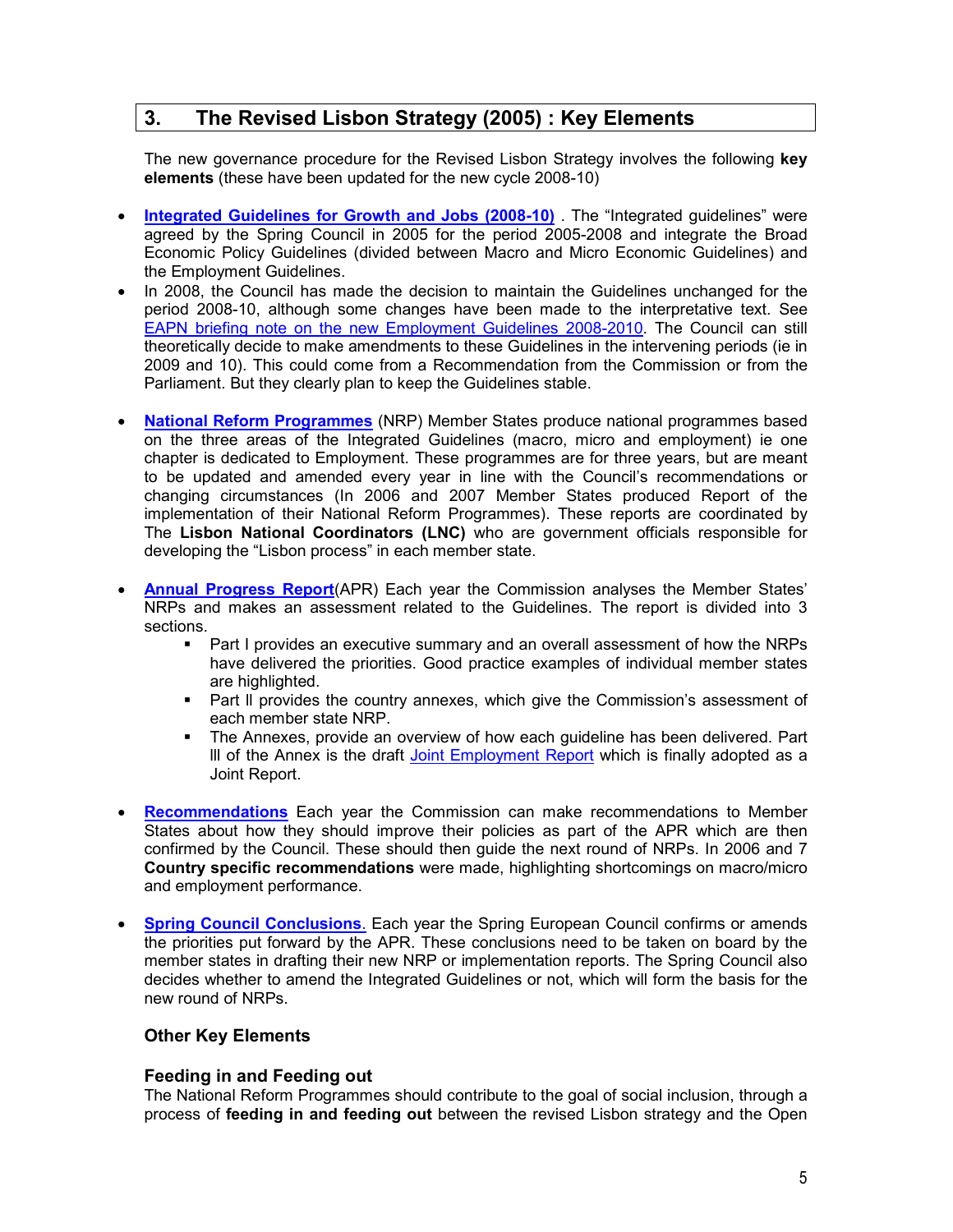Method of Coordination (OMC) on Social Protection and Social Inclusion. This phrase comes from the Communication "Working together, working better" where it stated "separate reporting under the OMC on social protection and social inclusion will continue, with social protection issues relevant to the integrated guidelines also being reflected in the national reform programmes" Thus, the OMC should interact closely with the revised Lisbon Strategy – "feeding in" to growth and employment objectives while Lisbon programmes "feed out" to advance social cohesion goals".

#### Governance and Participation

The Guidelines establish that MS should ensure "good governance". Although NGOs are not specifically mentioned MS, through the national coordinators (National Lisbon Coordinators formerly called Mr and Ms Lisbon) are supposed to establish a "broad partnership for change, by involving parliamentary bodies and stakeholders, including those at regional and local levels" Although specific reference is made to social partners, member states are expected to engage civil society in the development of the plans, "in accordance with national traditions'.

#### Funding

Member states are supposed to mobilise all relevant national and EU resources to deliver the Lisbon Strategy. Key amongst these are **structural funds**. The European Social Fund is specifically the financial instrument for delivering the European Employment Strategy. The Commission has emphasized the need for these funds to be tied to delivering the objectives of the revised strategy.

Currently there is a new provision to oblige member states to earmark spending between 60 and 75% of structural funds (in the Convergence and Regional Competitiveness objectives respectively) on "Lisbon-orientated" areas. The definition of those areas, focuses primarily on growth and jobs-related areas, including research, energy, information society, transport. However, social inclusion was also prioritised, among others through line 71 "Pathways to integration and re-entry into employment for disadvantaged people; combating discrimination in accessing and progressing in the labour market and promoting acceptance of diversity at the workplace".

The link between structural funds and Lisbon will be reinforced in terms of reporting and evaluation.

- Each year, Member State will include a specific section on the contribution of structural funds in the implementation report on the National Reform Programme. This will input in the Commission's report to the Spring Council, which could lead to recommendations to Member States on how to improve the delivery of the funds.
- By the end of 2009 and 2012, the Member States will also provide concise reports, reporting amongst others on the funds' contribution to the implementation of the Lisbon integrated guidelines (but also other priorities). In the years 2010 and 2013, the Commission will publish a strategic report summarizing the contributions from the Member States.

#### For more information on the link between structural funds and Lisbon, please see:

EAPN's briefing on structural funds and the Lisbon strategy

The Commission's Communication on structural funds' contribution to the Strategy

#### Other Resources and Measures

The EU also allocates other resources through the Community Incentive Measures (EIM), in the field of Employment, and these are also designed to support the strategy. Chief of these is the Mutual Learning Programme, which is supposed to enable member states to exchange good practice on employment policies through Peer Review exchanges, broader Thematic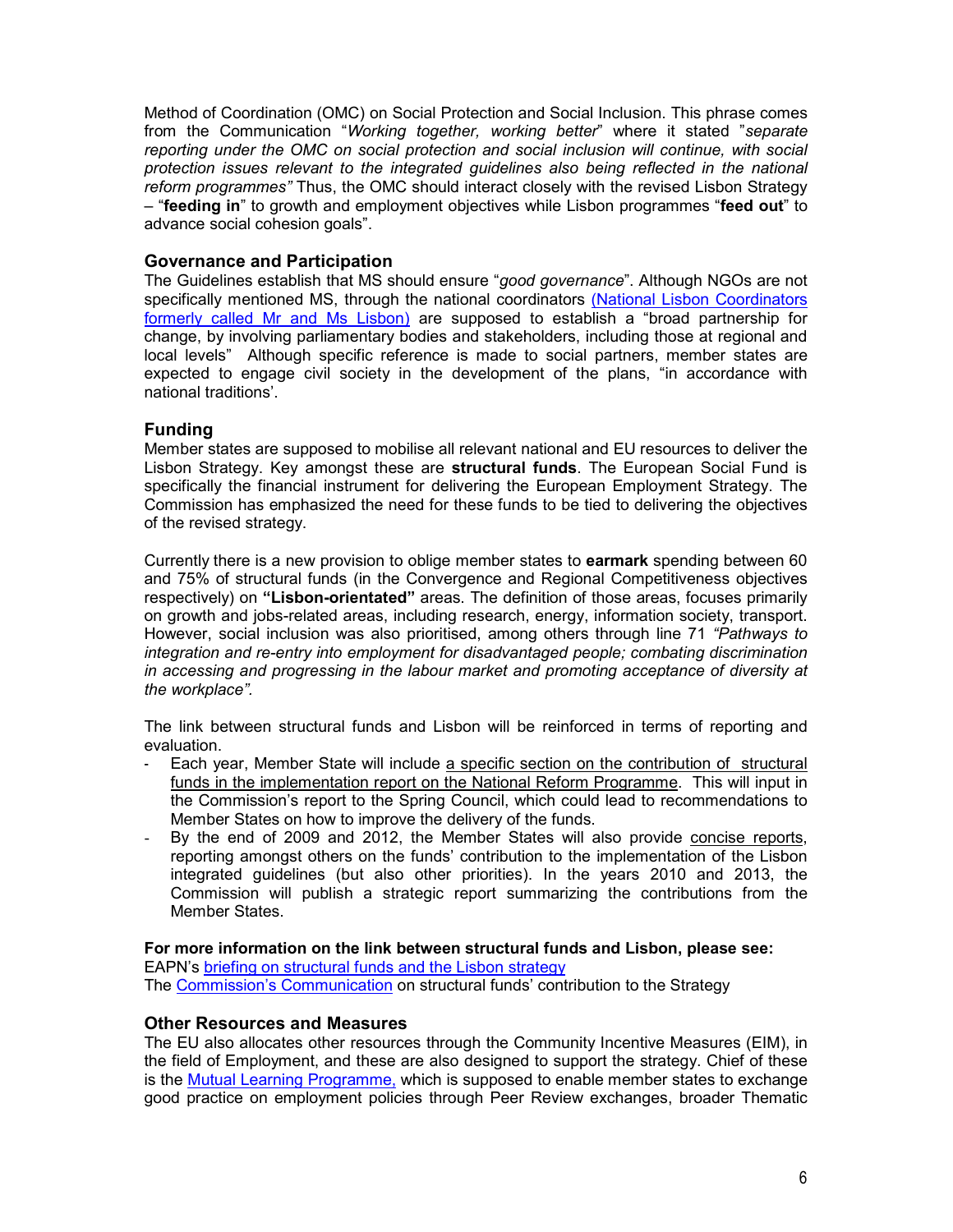Review seminars and Awareness-raising activities. This area is now funded under the new PROGRESS programme.

# 4. EU Objectives and Priorities

The National Reform Programmes (NRP) are supposed to reflect how member states are meeting the objectives and priorities agreed at EU level to deliver the "jobs and growth strategy" . Member States have to take into account the following 3 key elements when preparing their reports:

- a) The Integrated Guidelines for Growth and Jobs (2008-10) (Macro/Micro and Employment Guidelines)
- b) The Country Recommendations and Priorities set under the Annual Progress Report of the previous year.
- c) The priorities highlighted in the Spring Council conclusions

#### a) Integrated Guidelines for Growth and Jobs

The main basis of the National Reform Programmes is the detailed macro, micro and employment guidelines that together make up the Integrated Guidelines for Growth and Jobs, since 2005. The EU has decided this year to keep the 24 Integrated Guidelines (2005- 8) unchanged. However some changes have been made in the interpretative text – see next section.

#### INTEGRATED GUIDELIINES FOR GROWTH AND JOBS (2008-2010)

#### Macroeconomic guidelines

(1) To secure economic stability for sustainable growth.

(2) To safeguard economic and financial sustainability as a basis for increased employment.

- (3) To promote a growth and employment orientated efficient allocation of resources.
- (4) To ensure that wage developments contribute to macroeconomic stability and growth.

(5) To promote greater coherence between macroeconomic, structural and employment policies.

(6) To contribute to a dynamic and well-functioning EMU.

#### Microeconomic guidelines

(7) To increase and improve investment in R&D, in particular by private business.

(8) To facilitate all forms of innovation.

(9) To facilitate the spread and effective use of ICT and build a fully inclusive information society.

(10) To strengthen the competitive advantages of its industrial base.

(11) To encourage the sustainable use of resources and strengthen the synergies between environmental protection and growth.

(12) To extend and deepen the internal market.

(13) To ensure open and competitive markets inside and outside Europe and to reap the benefits of globalisation.

(14) To create a more competitive business environment and encourage private initiative through better regulation.

(15) To promote a more entrepreneurial culture and create a supportive environment for SMEs.

To expand, improve and link up European infrastructure and complete priority crossborder projects.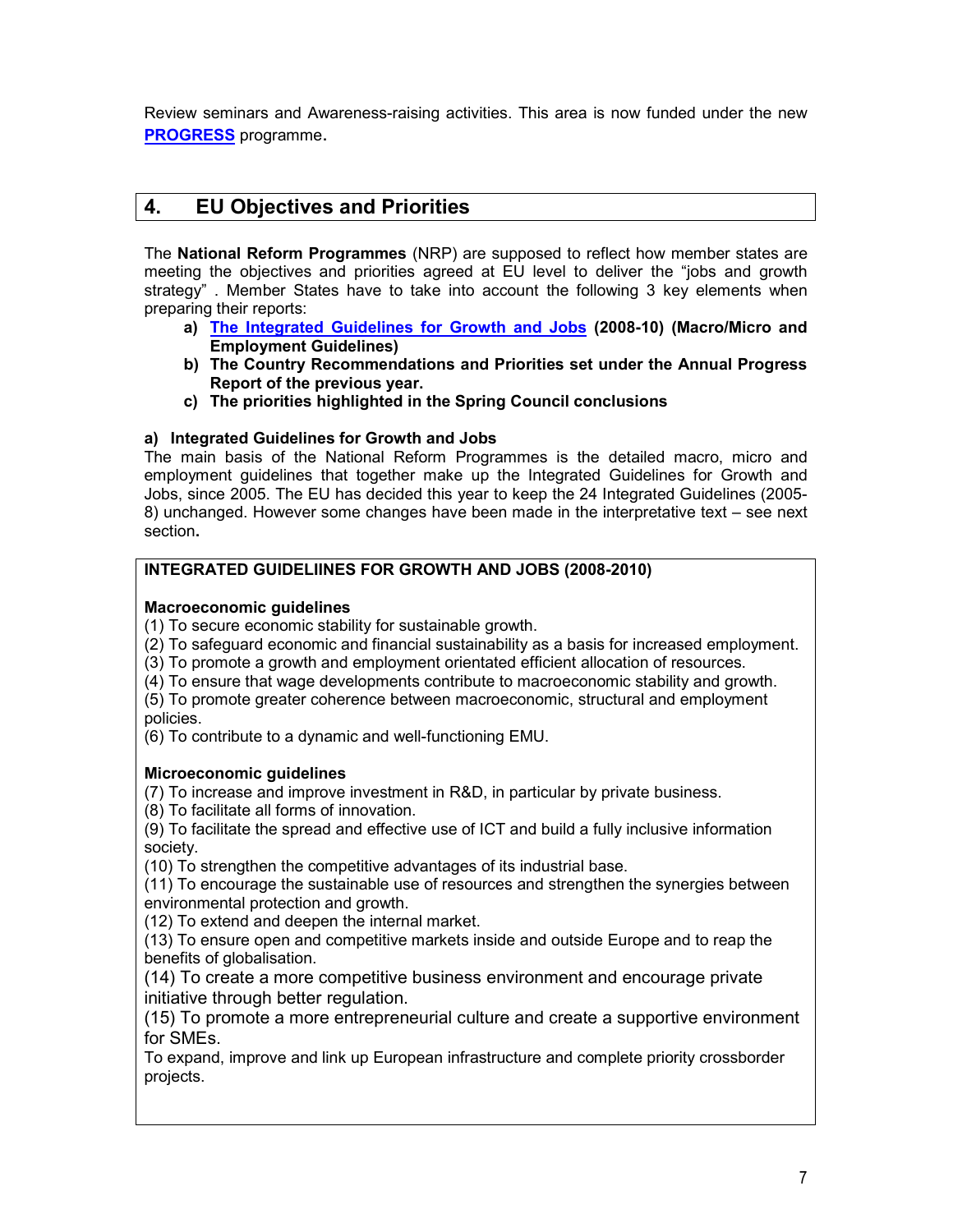#### Employment guidelines

(17) Implement employment policies aimed at achieving full employment, improving quality and productivity at work, and strengthening social and territorial cohesion.

(18) Promote a lifecycle approach to work.

(19) Ensure inclusive labour markets, enhance work attractiveness, and make work pay for

job seekers, including disadvantaged people and the inactive.

(20) Improve matching of labour market needs.

(21) Promote flexibility combined with employment security and reduce labour market

segmentation, having due regard to the role of the social partners.

(22) Ensure employment-friendly labour cost developments and wage setting mechanisms.

(23) Expand and improve investment in human capital.

(24) Adapt education and training systems in response to new competence

We provide here more detail on the Employment Guidelines as a main focus of EAPN work.

#### Content of the Employment Guidelines

The revised Lisbon Strategy established three overarching objectives for employment:

- Achieving Full Employment
- Improving quality and productivity at work
- Strengthening social and territorial cohesion

#### These objectives are delivered through 8 Guidelines and 3 priorities.

(Guideline 17-24). Each guideline is then broken down further into more detailed guidance followed by several paragraphs of explanatory text.

#### The first quideline encompasses the three overarching objectives:

Guideline17: "Implement employment policies aiming at achieving full employment, improving quality and productivity at work, and strengthening social and territorial cohesion".

Then the following guidelines are structured under priorities:

#### Priority 1: Attract and retain more people in employment, increase labour supply and modernize social protection systems

- Guideline 18: Promote a lifecycle approach to work
- Guideline 19: Ensure inclusive labour markets, enhance work attractiveness, and make work pay for job seekers, including disadvantaged people and the inactive.
- Guideline 20: Improve matching of labour market needs.

#### Priority 2: Improve adaptability of workers and enterprises.

- Guideline 21: Promote flexibility combined with employment security and reduce labour market segmentation, having due regard to the role of social partners.
- Guideline 22: Ensure employment-friendly labour cost developments and wage setting mechanisms.

#### Priority 3: Increase investment in human capital through better education and skills

- Guideline 23: Expand and improve investment in human capital
- Guideline 24: Adapt education and training systems in response to new skills requirements.

#### Key Targets

The Guidelines also establish broad targets for EU employment with 70% average employment rate, 60% for women and 50% for older workers.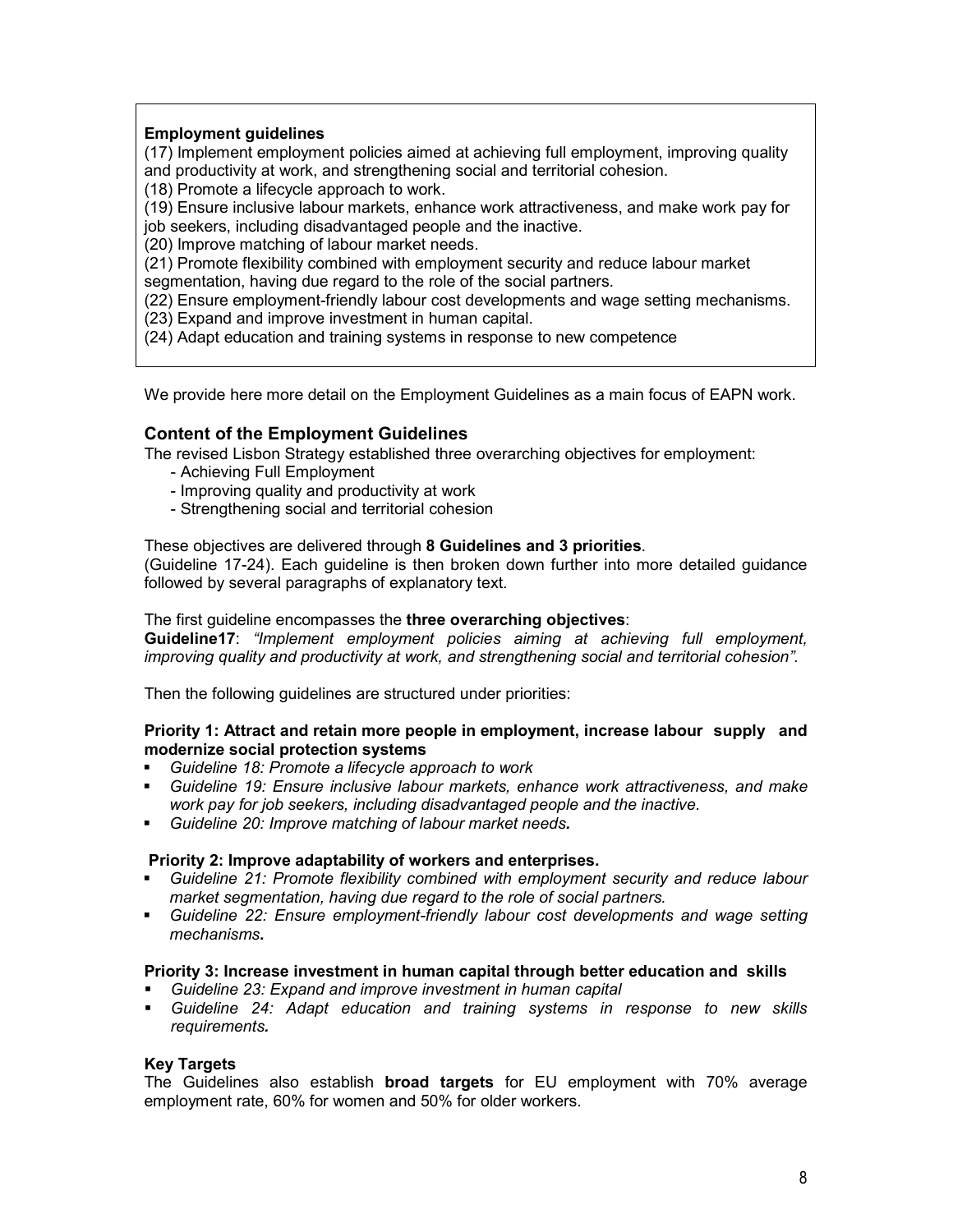Specific Targets established by the European Employment Strategy in 2003 have been reconfirmed with only one change with regard to young unemployed:

- Every unemployed person is offered a job, apprenticeship, additional training or other employability measure; in the case of young persons who have left school within no more than  $4 \text{ months}^1$  by 2010 and in the case of adults within no more than 12 months.
- 25% of long-term unemployed should participate by 2010 in an active measure in the form of training, retraining, work practice or other employability measure, with the aim of achieving the average of the three most advanced Member States
- That job seekers throughout the EU are able to consult all job vacancies advertised through Member States' employment services.
- A increase by 5 years at EU level, of the effective average exit age from the labour market by 2010 compared to 2001
- **Provision of childcare by 2010, for at least 90% of children between 3 and school,** and at least 33% of under 3 years
- An EU average rate of no more than 10% early school leavers
- 85% of 22 year olds to complete secondary education by 2010
- EU average participation in Lifelong learning to be 12.5% of adult working age population.

#### b) The Annual Progress Report (2007) and Country Specific Recommendations

The Annual Progress Report is the report which analyses all the member states' National Reform Programmes and sets out recommendations and priorities for the following period. Last years **Annual Progress Report** "Keeping up the pace for change"(12 December 2007) highlighted that the new strategy had delivered visible results, particularly in terms of growth and employment, but the EU needed to keep up the "pace for change, "given the risk of global slowdown in growth", making it "essential to press ahead with reform and increase the resilience of our economies" .

 A key new element is the stress on Lisbon as part of the EU's response to globalization. At the Informal European Council in Lisbon 2007, the EU discussed a Communication prepared by the Secretariat General on this subject<sup>2</sup>..The Communication highlighted that the Lisbon Strategy should be used to "shape globalisation in line with the EU's interests and values", but primarily focussing on helping EU "succeed" in globalisation..

In November, the Commission published a package of documents related to the **Internal** Market Review. One of the documents: "New Social Vision for 21<sup>st</sup> Century Europe for the 21<sup>st</sup> Century set out President Barroso's vision of how the new social agenda should be shaped, linked to the much-vaunted consultation on the Social Reality stocktaking. The key priorities were highlighted to be the need to refocus the Social Agenda on priorities dealing with "access, opportunity and solidarity". This theme is then picked up in Barroso's foreward to the Annual Progress Report 2007 emphasizing that the Lisbon Growth and Jobs Strategy should help Europeans "prosper with an agenda of access, opportunity and solidarity which will enable us to benefit from being open to the wider world and shape globalisation to reflect European Values".

#### Annual Progress Report 2007

Barroso emphasized the following key actions:

1 Fomerly 6 months

l

<sup>2</sup> "The European Interest: Succeeding in the Age of Globalisation" – COM (2007) 581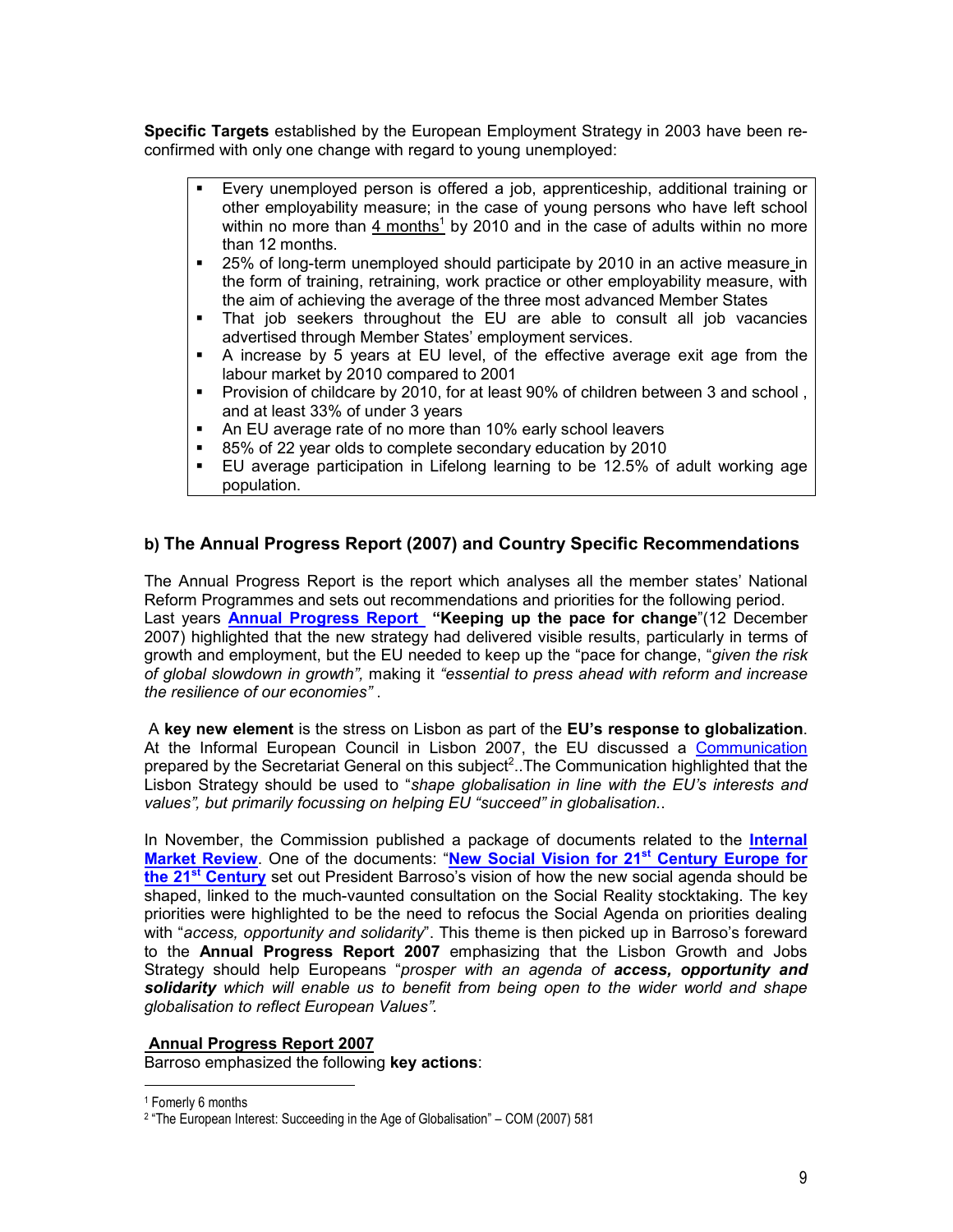- reducing the number of early school leavers to ensure that no one is left behind in the age of globalisation.
- Give Europe a new "fifth freedom", the free movement of knowledge.
- Roll out high- speed internet to stimulate innovation.
- Stimulate small and medium size enterprises through a small Business Act for Europe
- Improve substantially the energy efficiency of our buildings
- Reinforce the education-research-innovation triangle, notably through the establishment and operation of the European Institute for Innovation and Technology( EIT) and the Joint Technology Initiatives (JTI)

The 4 key priorities identified by the Spring Council in 2006, remain unchanged:

- 1) Investing in people and modernising labour markets
- 2) Unlocking business potential, especially of SMEs
- 3) Investing in knowledge and innovation
- 4) Energy and Climate change.

#### 1) Investing in people and modernising labour markets

The focus in 2008 is on promoting a **life-cycle approach** in employment and education, to modernise labour markets and reinforce social inclusion.

#### Key Actions at community level

- The new **Social Agenda** focussed on opportunities, access and solidarity.
- New Commission proposals on tackling the **skills gap**, and forecasting/monitoring skills requirements in EU.

New Commission proposals on a common policy for immigration in 2008-

#### At national level, MS are encouraged to:

- Implement the common principles on Flexicurity, by defining national pathways within their NRPs.
- Increase the availability and affordability of quality childcare, in line with national and EU targets
- Draw up action plans and set targets on reducing early-school leaving and improving basic reading skills

#### In the  $2^{nd}$  priority – Unlocking Business Potential

Whilst most of the priorities focus on supporting small businesses by reducing administrative burden (ie less regulation), a strong emphasis is given to "strengthening the single market, increase competition in services…" which members may feel is contrary to the interests of people in poverty, particularly in the guarantees over access to quality, affordable key services of general interest (eg social and health services, as well as energy, water, transport..)

The 3<sup>rd</sup> priority focuses on making the "fifth freedom" the free movement of reality through promoting key framework conditions for developing innovation and research.

The 4<sup>th</sup> priority on Energy and Climate Change is primarily focussed on climate change. The priority is to complete the internal electricity and gas market and climate change packet, primarily to achieve 20% reduction in greenhouse gas emissions and 20% share of renewables There is no mention or focus on Energy Poverty or the implications of the massive rises in electricity prices predicted in this period.

#### Country Specific Recommendations (CSR) and Points to watch (PTW)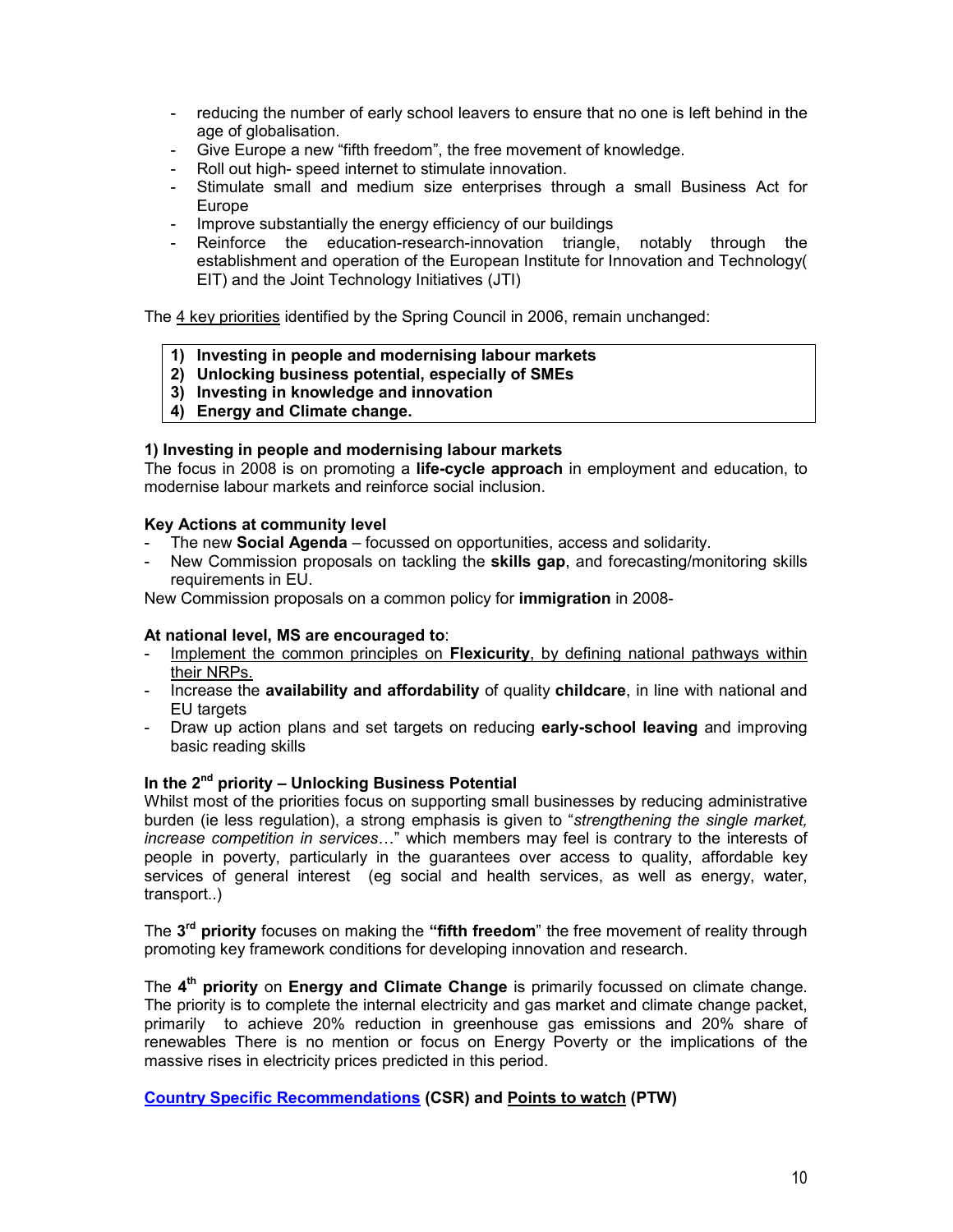In 2007, the EU agreed Country Specific Recommendations in its assessment of each member state's performance. These recommendations highlight where countries and have done well, and where they need to "do better". The areas for improvement are termed "Points to watch". The Commission has highlighted that these points will be a particular focus for evaluation.

#### c) The Spring Council Conclusions

The **Spring Council Conclusions 2008**, confirmed the 4 priorities, approved by the Annual Progress Report from the 2006 Council Conclusions. However, the proposals on social inclusion and poverty are noticeably weak this year (p3 and 4).

- Emphasis is given to the need to improve governance exchange of best practice, involving stakeholders better, particularly at local and regional level.
- Cohesion policy should fulfil the objectives of Lisbon, recalling that cohesion funds should be targetted in support of the NRP (p.3)
- Emphasizes the importance of macro-economic stability focussing on public deficit and debt reduction, and raising the "effectiveness and efficiency of public expenditure" – including cross-border tax evasion and "modernising public administration"
- The only mention of the **social dimension** is made in  $p_1A \text{reconfirmina}$  the importance of the social dimension of the EU as an integral part of the Lisbon Strategy" and in particular stressing the need to "further integrate economic. employment and social policies." But without any mention of the link to the objectives of the OMC on social protection and social inclusion.

#### Investing in people and modernising Labour market  $(p.9)$

- The proposals by the Spring Council focus strongly on **education** particularly reinforcing the education part of the "research-innovation- education" triangle.
- An emphasis is made on the new **Social Agenda** highlighting key issues of promoting "youth, education, migration and demography as well as intercultural dialogue".
- Poverty and social exclusion are finally mentioned only, in the context of "promoting active inclusion and increasing employment opportunities for those furthest from the labour market.
- The Commission is asked to present a comprehensive assessment of future skills requirements up to 2020, taking into account the impact of technological change and ageing populations. In this context, economic migration is stressed to play a key role. ( ie using highly qualified immigrants to cover skill shortages...)

These objectives and priorities are useful reference points to quote when national networks are arguing for improvements in their national NRP. The Commission also expects Member States to show explicitly how they are delivering on these priorities in the NRP.

# 5. Guidance Note for National Reform Programme– 2008-10

In this section, we outline the key new elements from the new Guidance note produced by the Secretariat General of the Commission to help Member States in developing the NRP for the cycle 2008-10. This is based on the Commission working document: "The next cycle of the Lisbon Strategy: for growth and jobs (2008-10) Next Steps"

#### National Reform Programme guidelines

#### Format and content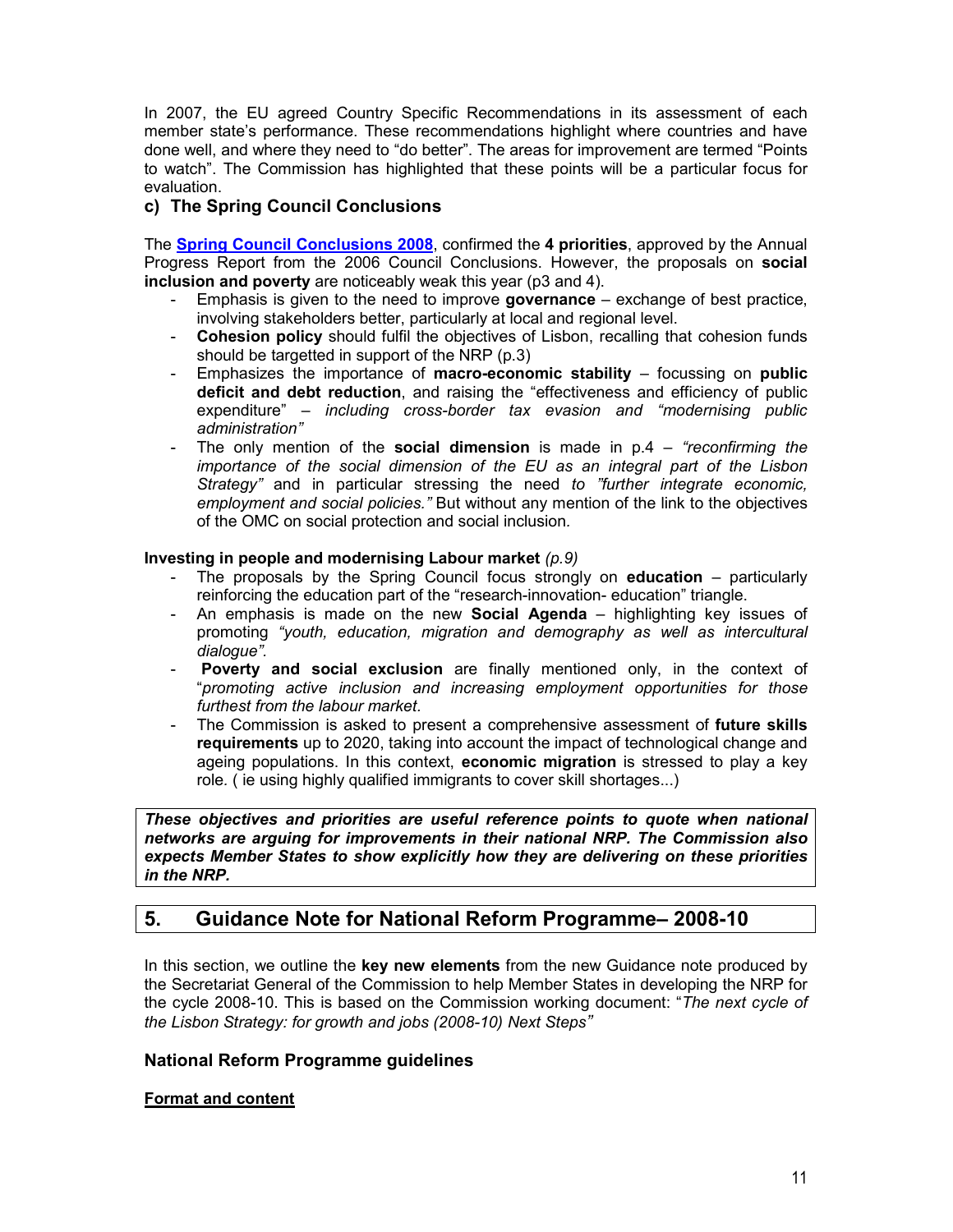The Guidance note highlights that the starting point for the NRP should be the **Spring** Council Conclusions (see previous section), focusing on the 4 priority areas. Each country should then focus on the Country-specific Recommendations (CSR) and the Points to watch (PTW) (See previous section). The MS are expected to: "set out detailed and concrete actions addressing their specific policy response to the country specific recommendations and points to watch in their NRP" 3

#### NRP Contents

The NRP should contain the following elements.

- 1. A first chapter containing a statement with detailed and concrete measures, including a timetable responding to the country specific recommendations and points to watch
- 2. An update on previous NRP's. Members can choose whether to only update or completely revise them. They must include relevant actions linked to the priority areas from the Spring Council, particularly stressing progress to national Research and Development targets, internet expansion and flexicurity.
- 3. A description of the main reforms over the last 12 months (again focussing on the CSR and PTW and Council Conclusion). A summary of actions should be presented in the preset table.
- The **deadline** for delivery of the NRP is the middle of October 2008  $(15<sup>th</sup>)$
- The document should also receive explicit **political endorsement** of the government in question (ie be discussed in Parliament).

#### Improvements on Methodology

The Lisbon Methodology working group (LIME) has developed a Lisbon assessment framework (LAF) for evaluating policy responses which cover all Lisbon fields (macro, micro and employment ). This comprises 3 elements:

1) performance in the policy area, 2) priority of policy areas of jobs and growth, 3) adequacy of the policy response. However, key criticisms of this framework have been made by the EMCO for its overly economic focus and in particularly the inadequacy of focussing on GDP per capita rates as the main criteria for evaluation of performance, when measuring areas like social and territorial cohesion and quality of work. The Commission therefore has been at pains to stress that this framework (LAF) will not be the only basis of the Commission's evaluation.(p.3/4)

#### Partnership and Governance (p.4)

The Commission highlights the need to make key improvements in this area:

- The demand to "step up the exchange of best practices on governance" and "to strengthen involvement of relevant stakeholders". However, although a reference is made to the importance of the involvement of regional and local authorities, social partners and other stakeholders, no specific reference is made to NGO's or people experiencing poverty. The exchange of best practices should be done at different levels. At EU level, exchanges between the National Lisbon Coordinators will be fostered, eg on the  $26<sup>th</sup>$  May on skills for jobs.
- The National Lisbon Coordinators (Mr/MS Lisbon), are also asked to become points of contact for other member states looking to exchange on specific policy areas. The Commission will also increase its liaison with MS on this point.
- A new emphasis is also made on reinforcing the link with national political processes highlighting that the document should receive "political endorsement from the national governments" ie be debated in their national Parliaments
- The Commission has also underlined that when assessing progress each year they will "pay particular attention to the way stakeholders are associated"

l 3 The next cycle of the Lisbon Strategy for growth and jobs ( 2008-10), Next Steps. Commission Working document 2008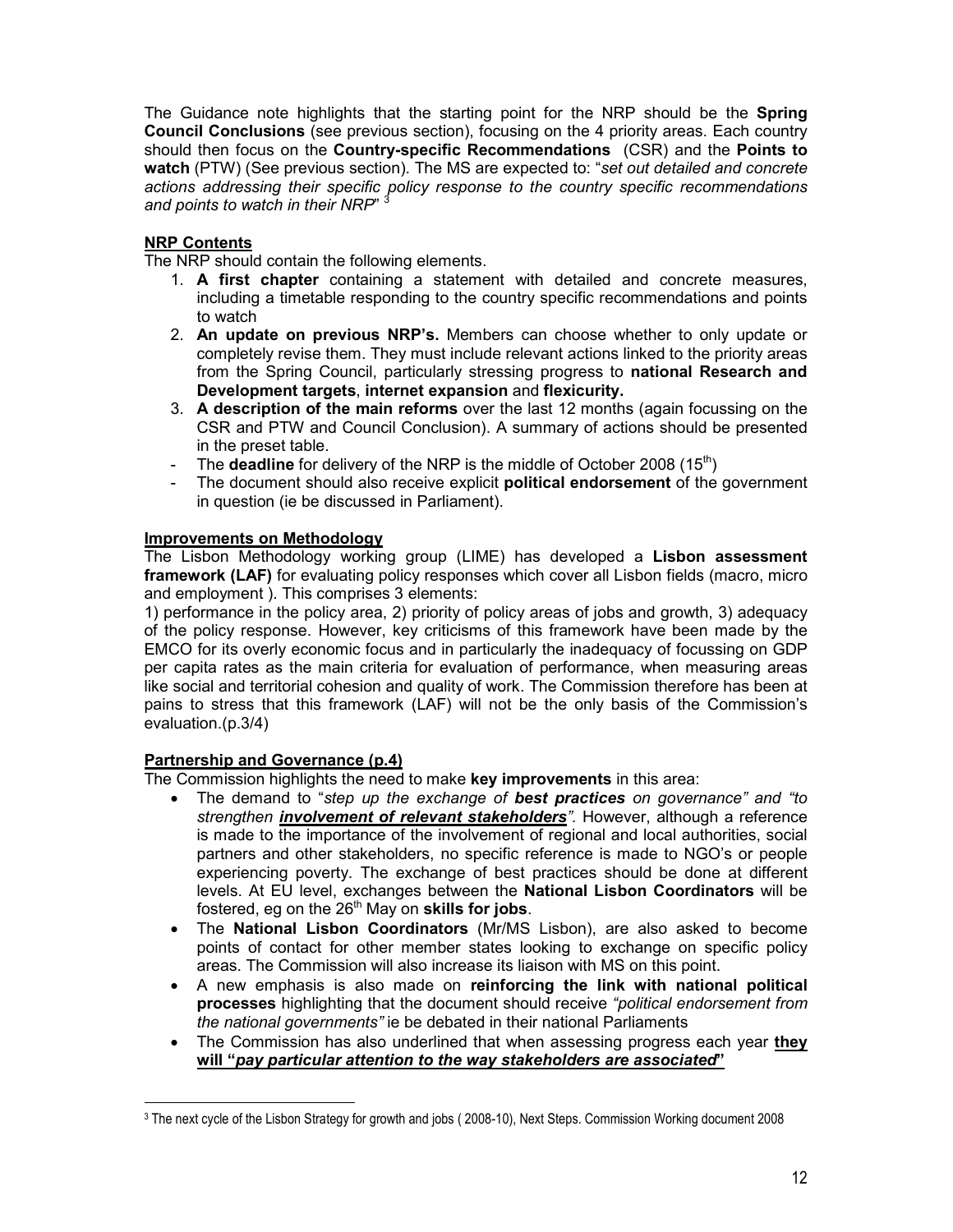#### The Annual Progress Report (APR) 2009

The APR will be published by the Commission to be submitted to the 2009 Spring Council by the December Council and will consist as in previous years of 2 parts.

- 1) Short document with key messages
- 2) An assessment of progress in each Member State
- A more detailed overview will be included in the annex (including the draft Joint Employment Report).
- The Commission will also submit a **document reviewing progress** overall on the Lisbon strategy and key targets
- A first annual report on market access, identifying countries and sectors where barriers remain to market expansion.
- A first implementation report on the Community Lisbon Programme.

#### Changes to Employment Guidelines (explanatory text).

The Integrated Guidelines themselves remain unchanged. For most of it, the narratives also remain the same as they were 3 years ago. But there are however some changes and additions, some of them being very interesting for EAPN. Notably:

#### Governance of the OMC on Employment:

"Member States (MS")" are asked to conduct policies not only "in cooperation with the social partners" but also with where appropriate other stakeholders (1 4 )". This reinforces the existing statement that MS"should establish a broad partnership for change by fully involving parliamentary bodies and stakeholders, including those at regional and local level and civil society organizations"

 The gender dimension is explicitly reinforced with several references to the need to tackle gender inequalities and gender pay gap.

#### The narratives refer twice to Active inclusion:

- Under the priority "attract and retain more people in employment", it is stated that" promoting the active inclusion of those excluded from the labour market is also important".

- Under the guidelines 18, we read that "Active inclusion policies can increase labour supply and strengthen society cohesiveness and are a powerful means of promoting the social and labour market integration of the most disadvantaged".

This is an important point since it is crucial that EU initiatives concerning inclusion and employment converge. However, what we read in the Employment Guidelines narrative is a less ambitious understanding of active inclusion than the one promoted by the Commission. This can be seen in the second paragraph after the guideline 18:

- active inclusion is here strongly connected to activation and a new opportunity of job, training or employability measure should to be given to unemployed people;

- here, the definition of activation insists on the need to keep people connected to the labour market (no notion of social integration activities not connected to the labour market);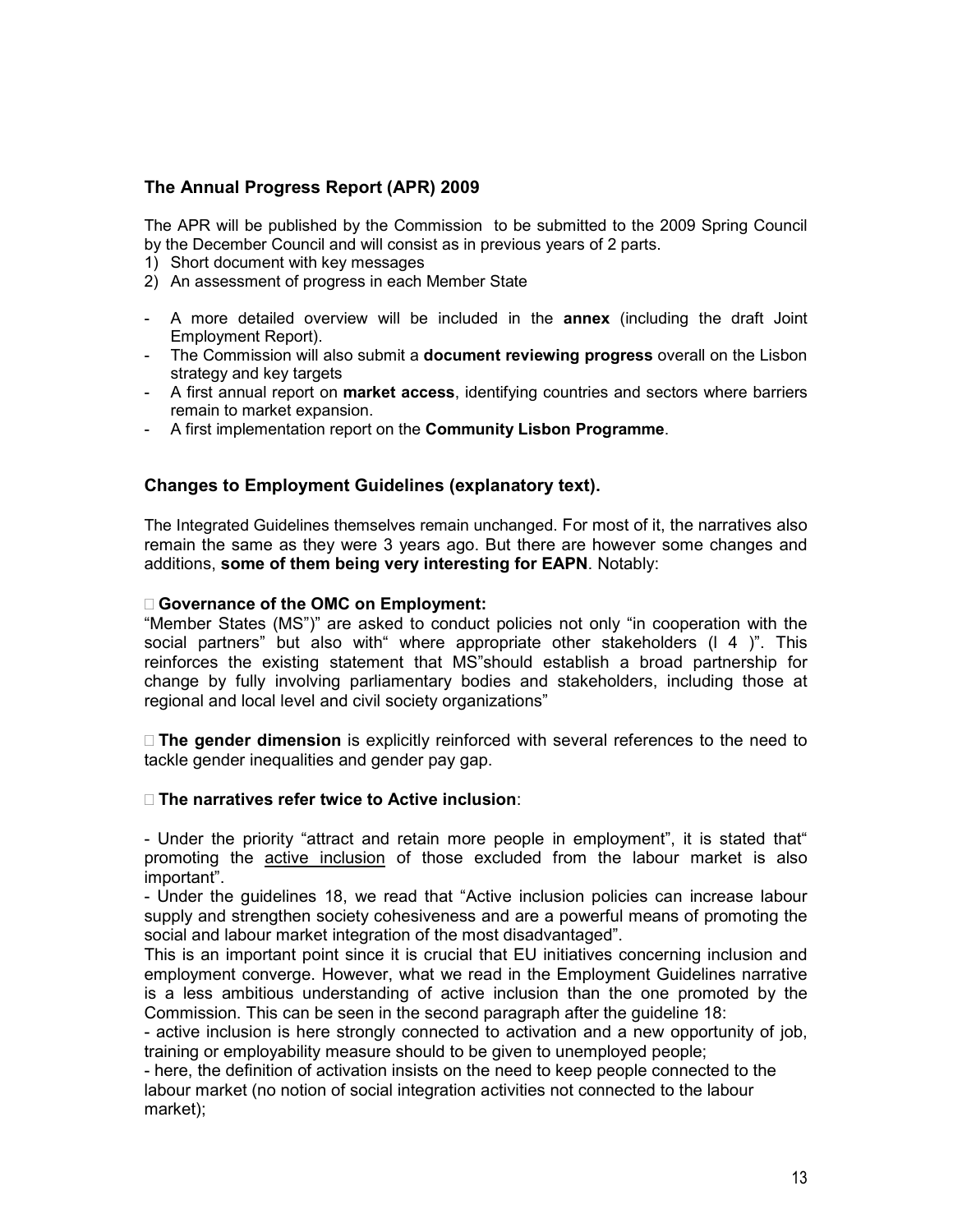- emphasis is strongly put on the 'Make Work Pay';

- the notion of 'personalised action plans' present in the last Commission communication of Active Inclusion is not taken on board here;

- they refer here to "affordable access to basic social services", which is less ambitious than the 17 October Communication on Active Inclusion refers to "better access to quality services";

- they refer to "adequate levels of minimum resources", also less ambitious than the "Income support sufficient to avoid social exclusion",headline of the 17 October Communication.

However, even if the wording is different, the fact that these 2 pillars of the Active Inclusion concept are referred to by the Employment guidelines is a step forward that is worth highlighting, and a good sign in the direction of more complementarities between employment and social policies.

#### **Flexicurity**

 2 new paragraphs are devoted to Flexicurity above the guidelines 21. They recall the definition of flexicurity ("the deliberate combination of flexible and reliable contractual arrangements; comprehensive lifelong learning strategies, effective active labour market policies and modern, adequate and sustainable social protection systems", and invite MS to "implement their own flexicurity pathways, based on the common principles adopted by the Council. These principles serve as a useful basis for reforms, framing national policy options and specific national arrangements in the field of flexicurity. There is no single pathway and no single principle is more important than another".

The general objectives of flexicurity are presented in the introductory paragraph devoted to the full employment priority: "An integrated flexicurity approach is essential to achieve these goals. Flexicurity policies address simultaneously the flexibility of labour market, work organization and labour relations, reconciliation of work and private life, and employment security and social protection"( l 10,11,12).

#### Integrated Social and Employment Policy

 The need to ensure consistency between social and employment policy is stated clearly:

- "Strengthened cooperation interaction is needed with the Open Method of Coordination in Social Protection and Social Inclusion" (l 20)

- "MS are encouraged to monitor the social impact of reforms" ( l 39)

 New emphasis is also put on mobility of workers (cf paragraph above the guideline 20) A strong focus is put on the need to increase the employment rate to address the

demographic challenge, especially concerning specific groups, including: - Parents and "especially single parents, who are usually exposed to higher poverty risks", through developing childcare provision;

- Older workers (with the objective to increase the effective average exit age from the labour market by 5 years by 2010 compared to 2001)

- Young people: MS are also now invited to improve "occupational health status with the goal of reducing sickness burdens, increase labour productivity and prolonging working life".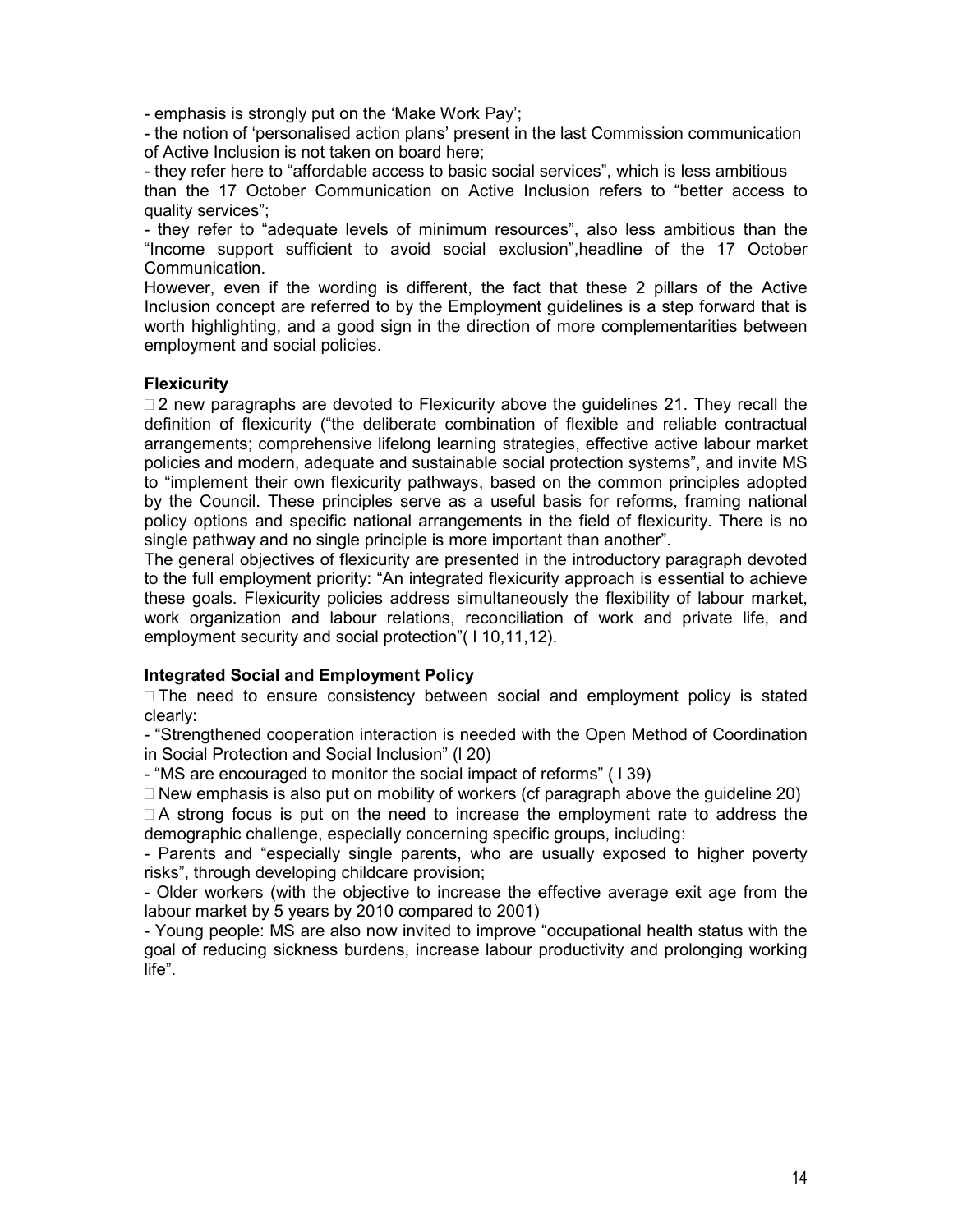#### Key Steps and Time Line: on the development of the National Reform Programmes 2008-11.

| <b>March 2008</b>   | Spring Council Conclusions agreed no change to guidelines and<br>established priorities for NRPs<br>Presidency Conclusions underline the need to strengthen the social pillar<br>in the Revised Lisbon Strategy.                                                                                                                                                                                             |
|---------------------|--------------------------------------------------------------------------------------------------------------------------------------------------------------------------------------------------------------------------------------------------------------------------------------------------------------------------------------------------------------------------------------------------------------|
| June/September 2008 | Commission carries out <b>bilateral meetings</b> with each Member State.<br>This year the Secretariat General has urged more stakeholder<br>involvement.                                                                                                                                                                                                                                                     |
| Autumn 2008         | Commission presents first annual report on market access                                                                                                                                                                                                                                                                                                                                                     |
| 15 October 2008     | National Reform Programmes should be presented by each Member<br>State                                                                                                                                                                                                                                                                                                                                       |
| 13-14 November 2008 | Multilateral Surveillance within the Employment Committee- Cambridge<br>Review of employment aspects of NRPs, focusing on country responses<br>to last year recommendations, and flexicurity pathways. A report of this<br>review is forwarded to the EPSCO                                                                                                                                                  |
| December 2008       | Adoption of the Commission annual "Employment in Europe" analytical<br>report - Discussion of this report in the Employment Committee                                                                                                                                                                                                                                                                        |
| December 2008       | Adoption by the Commission of the annual "Lisbon Package" including<br>- Annual Progress Report<br>(including key political messages;<br>assessment of progress by each Member States, and as an annex a<br>more in depth analysis including the Joint Employment Report)<br>first implementation report on progress made in the Community<br>Lisbon Programme<br>a document bringing together relevant data |
| January 2009        | Discussion in the Employment Committee and other relevant Committees<br>(Social Protection Committee, Economic Policy Committee) of the APR<br>presented by the Commission                                                                                                                                                                                                                                   |
|                     | Discussions in Council formation                                                                                                                                                                                                                                                                                                                                                                             |
| February 2009       | Discussion in the Employment Committee of the key messages paper<br>(work towards a joint position with the SPC)                                                                                                                                                                                                                                                                                             |
| <b>March 2009</b>   | Adoption of Joint Employment Report and Country Recommendations by<br><b>EPSCO</b><br>European Spring Council endorses Annual Progress Report.                                                                                                                                                                                                                                                               |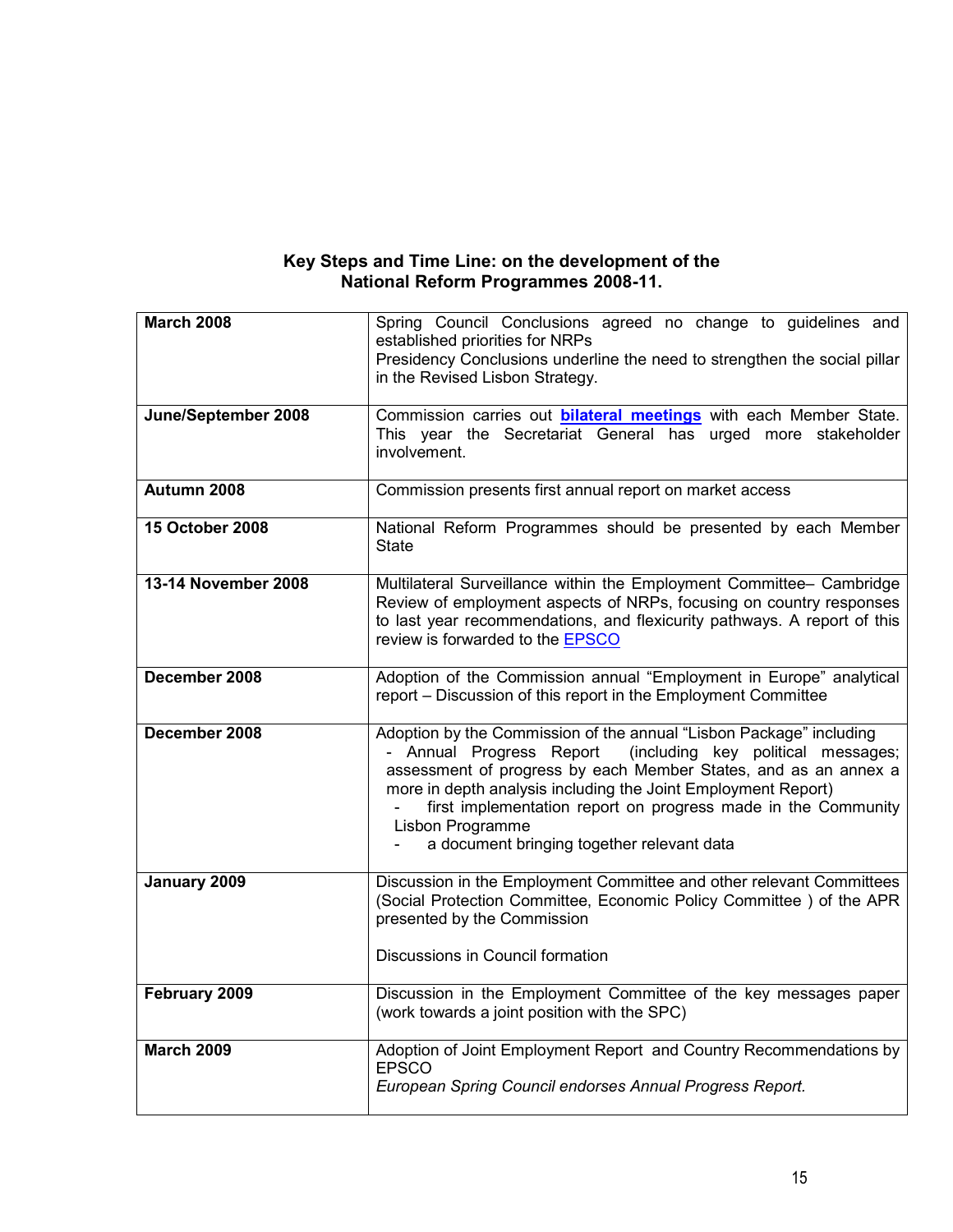# .6. Engaging at National Level: Key Steps

We offer some possible steps for engaging in the National Reform Programme Process at national level. The degree to which you are able to respond to the process, will largely depend on your capacity, resources and experience as well as the openness of your Government. .

#### 1. Know your national process and potential for involvement

The immediate step is to contact immediately the Lisbon National Coordinators (LNC) to find out how they are developing the process and what the potential is for engagement. The LNC are government representatives (formerly known as Mr/Ms Lisbon) who have responsibility for coordinating action on the NRP response. You'll want to know whether you can make an input to the draft report, invite representatives to a meeting, respond to the draft NRP Report, or comment on the final report. You should also ask who is involved in the bilateral meetings, carried out between the Commission and representatives of your Government, and whether you can participate. You could also try to establish a meeting with the EMCO and/or your SPC members. See list in contact section. You then need to decide what time commitment you are able to make and the level of response which is feasible based on your current resources.

#### 2. Get informed

All the information at EU level is easily available from the Europa – Growth and Jobs site and are listed in detail in section 2. (National Reform Programmes, the Integrated Guidelines, Annual Progress Report, particularly the country assessments, the country recommendations as well as the Joint Employment Report, and the Spring Council conclusions) Section 2 gives you a summary, to help in the process. 14 EAPN national networks were involved last year in assessing their countries NRP Implementation report.. The EAPN report "A Future Worth Having" provides a vital overview of key weaknesses from different member states perspectives as well as highlighting key messages for improvements in the National Reform Programme. Also see EAPN report on the 2007 Implementation Reports and on the Annual Progress Report and Joint Employment Report. Other important EAPN reference documents are also listed in this section.

#### 3. Analyse and develop key messages

It will be important to clarify the key weaknesses of your countries NRP against a list of what you consider key requirements. In the next section we propose some key areas that could be included, which are built around our report last year. It is also useful to refer to the Commission's documents (see previous section), which will strengthen your argument, and to the key priorities in the Joint Employment Report/Council Conclusions if relevant. It is important to give simple messages.

#### 4. Brief members, promote debate

If you are going to be able to make a submission or contribution, it is important to stimulate debate with other members of the network and other NGOs and stakeholders.. This brings a lot of added value to any response you might want to make. Many networks try and include the **direct participation of people in poverty**. This means briefing participants, using this tool kit and the other examples, and developing additional information from your national context. Having analysed your NRP, and developed some ideas of key weaknesses and demands, you could hold a meeting/s to further develop this position and to consider developing a lobbying strategy. EAPN has powerpoint presentations on the Lisbon Strategy which may be useful. (contact Secretariat)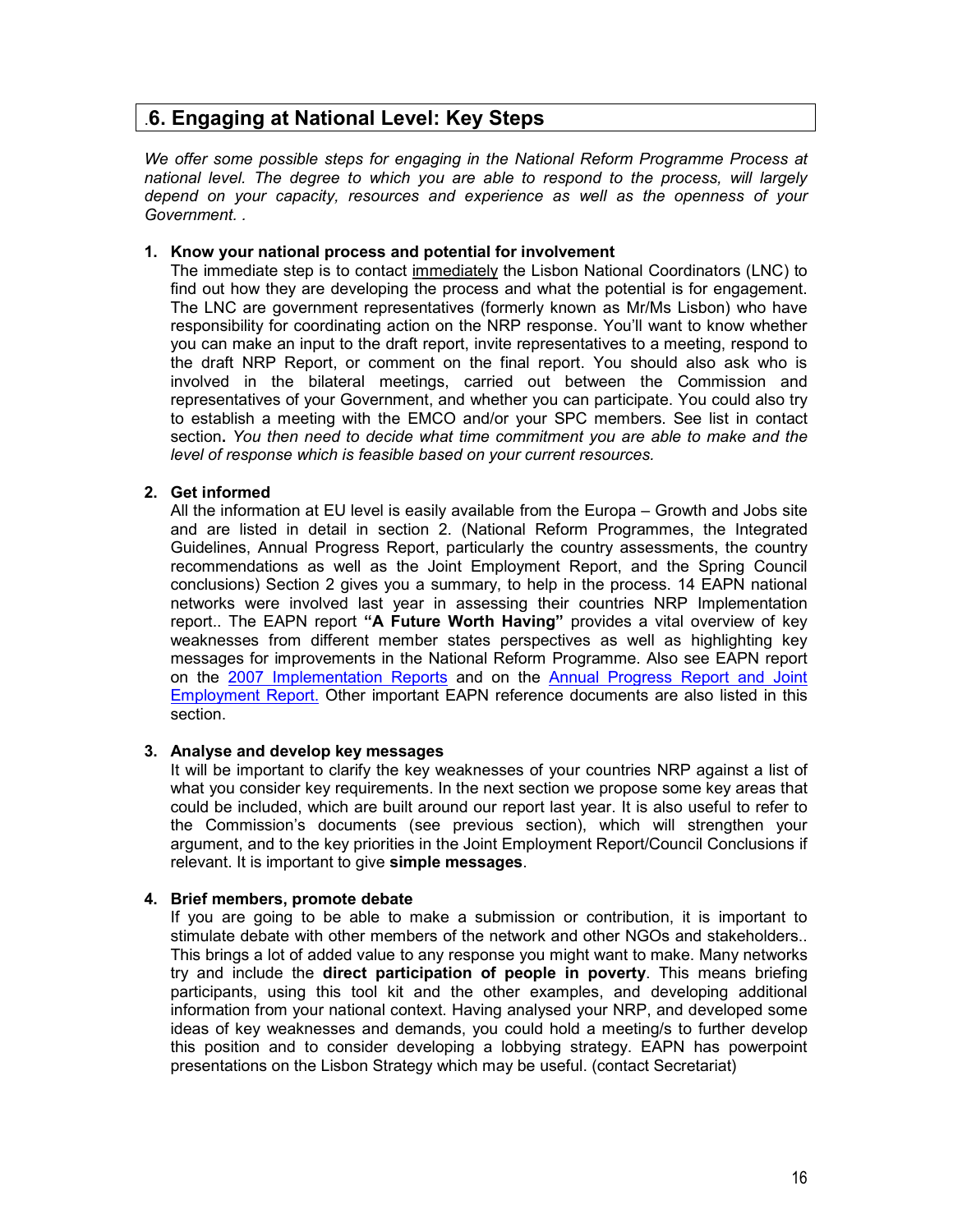#### 5. Making a submission/contribution

The kind of submission/contribution you make, will depend on the capacity of your network and the openness of your government representatives. It could range from a letter highlighting key messages, a more detailed analysis/position as an input to the NRP, or a response to the draft NRP. Even better, if this can be backed up with a stakeholder event. Or you could invite the representatives to participate in a meeting organised by yourselves. Please let EAPN Brussels know of any action taken, and documents sent, in any language!

#### 6. Developing a Lobbying Strategy.

Some groups may have the capacity to build on this work and make a more effective lobbying strategy. This could involve:

- Identifying and contacting possible allies (other NGO networks, social partners, politicians. exchanging information, establishing where there are common elements which you can jointly press for, clarifying joint actions.
- Jointly contacting key actors in the National Government, Regional and local governments as well as MPs and MEPs.
- Using the media working with allies to target national and local media, focussed on joint key messages.

#### 7. Respond to the NRP Implementation Report

Once the NRP Implementation Report is presented  $(15<sup>th</sup>$  October officially). It will be important to write to your national government to highlight the weaknesses identified. Copies of your contributions should also be sent directly to the Commission Desk officers, for information. We would also like you to take part in the EAPN overall assessment at EU level. EAPN will circulate a questionnaire, to help you assess the key points. Any action taken should be flagged up to the media, and to other stakeholders/organisations.

# 7. Some Examples of National Networks Action on NRP

#### Approach/Process followed by EAPN Ireland 2005/2006:

EAPN Ireland convened an employment policy group (with the National Women's Council, Pavee Point Travellers Centre, Irish National Organisation of the Unemployed, Migrant Rights Centre and Dublin Employment Pact) which monitored and worked to influence the NAPs Employment in the past and now the National Reform Programme.

Unlike the NAP Employment, where our submission was annexed to the Plan, we were not invited to make a submission and in fact the NRP was largely a secret exercise. On the basis of the information from EAPN (Europe) the Employment Policy Group planned the following (largely carried out by EAPN Ireland staff):

- $\circ$  Written briefing for members and the anti-poverty sector generally 'Briefing on European Employment Guidelines and National Reform Programme 2005-2008'). Distributed by e-mail (about 1,000 copies with EAPN Ireland Flash). This drew heavily on materials from EAPN (Europe) and on previous briefings on the Irish National Employment Action Plan. Backed up by a special webpage (www.eapn.ie/policy/48)
- $\circ$  A small workshop, with about 20 national anti-poverty organisations. Short papers were presented, each by a national representative organisation, on the issues identified in the guidelines and in the Commission Recommendations to Ireland on the last NAP Employment (activation and training, childcare, gender pay gap, in-service training, migrant workers, asylum seekers, disabled people, Travellers entrepreneurship, life-longlearning etc.) Each presenter was asked to name one demand with a short justification., These were discussed in turn by the group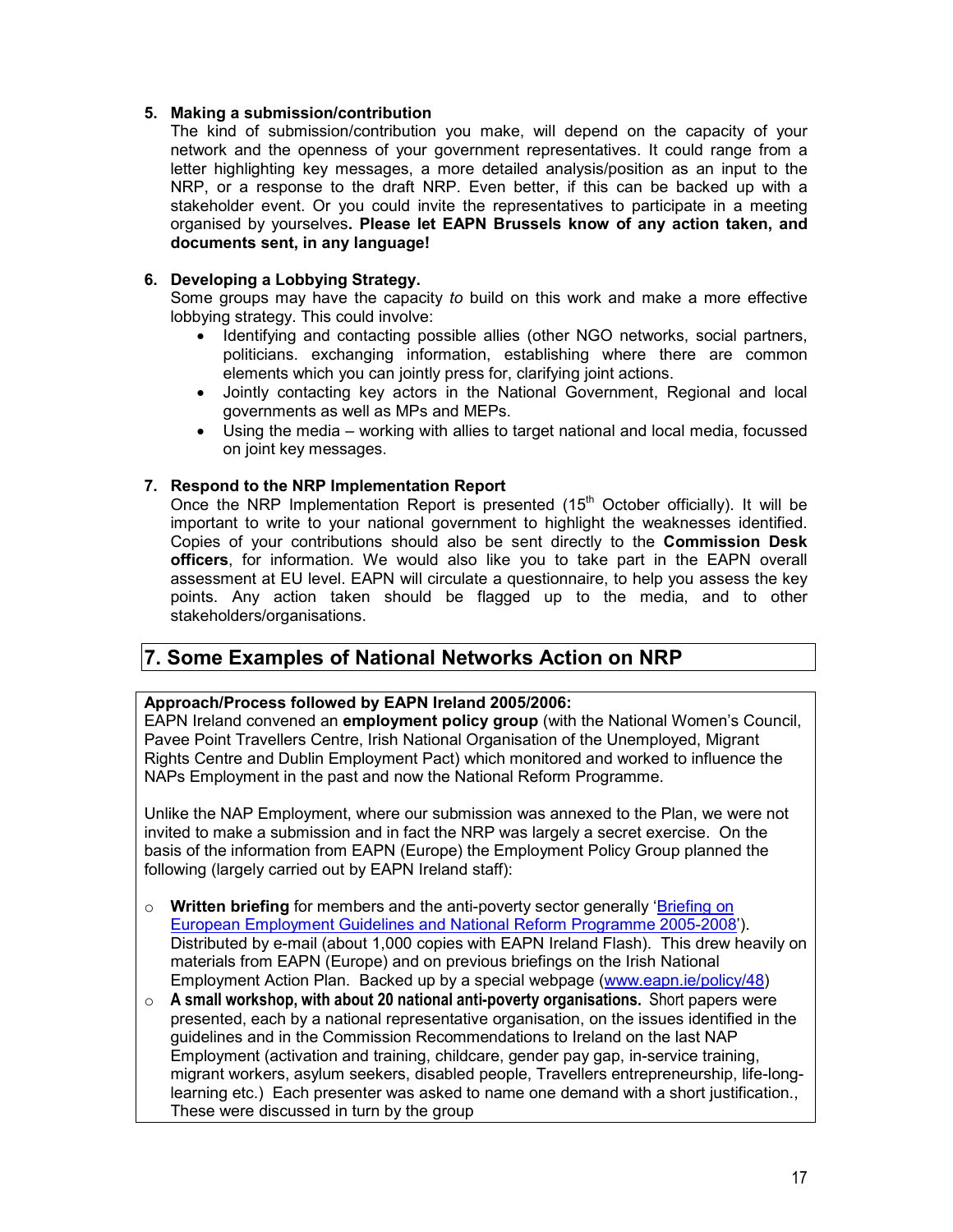- $\circ$  A draft submission on the NRP was drafted on the basis of this discussion.
- $\circ$  Three regional seminars (one-day, total about 70 people) were held to inform and consult members and allies. These involved briefing in the morning and small group discussion in the afternoon (what has changed for the better and worse in employment, what should the Government do) followed by discussion and amendment of the draft submission (above)
- $\circ$  An amended submission incorporating the views of the regional seminars was recirculated to participants, members and allies for final views. The final version was then sent to the responsible Government Department and the European Commission and publicised widely among politicians, members, social partners etc.
- $\circ$  A submission to the Oireachtas (Parliamentary) Committee on Enterprise and Small Business. The papers, submissions, transcript etc, are on a special web-page.

#### Positive outcomes/results:

- $\circ$  The process of discussion was useful for raising awareness of the process among member NGOs; building alliances with trade unions, unemployed centres etc. passing mutual learning and support between groups facing different challenges and issues
- $\circ$  The policy paper, based on a strong mandate from grass-roots organisations, has provided material for inputs to other processes such as the NAP Inclusion, the consultation on the new Rural Programme, the Structural Funds etc.
- o The Oireachtas (Parliamentary) Committee debate created opportunities for public discussion. It was agreed that:… "the presentation be sent for comment to the Departments of the Taoiseach (Prime Minister); Enterprise, Trade and Employment; Education and Science; and Social and Family Affairs. The joint committee will meet again to discuss the matter when the Departments' replies have been received."

#### Lessons learnt or hints for other networks:

- $\circ$  Information is power –EAPN collectively has a lot of information on processes and your members have a lot of information on issues and solutions
- $\circ$  The main (only?) added value of NGOs to the policy process is authentic information from the ground, so we need to constantly consult, even if we think we know the answers
- $\circ$  Politicians need our information as much as we need their 'platform'
- $\circ$  The media and politicians are interested in policy (unemployment, childcare, education etc.), not process, but the process gives a reason to talk about policy at a particular time
- o Resources are always short in NGOs, so we need to use imagination, energy (often voluntary) and persistence
- $\circ$  Setting up a system to influence policy is different, but when it is done once (in our case the briefing materials on the NAP Employment) it is easy to adapt it to a new process
- $\circ$  Use the web as a communication tool
- o Plagiarise shamelessly from other EAPN networks or anyone else!
- o Make alliances strategically

#### Relevant Documents (letters/ press-releases/web site links)

Our webpage on employment has links to all the major documents on www.eapn.ie Some key documents:

- o Documents from the Round Table on the 'Developmental Welfare State' 6th April 2006 (Ireland's version of the 'flexicurity' debate)
- $\circ$  Presentation to Oireachtas Committee: "New employment policies needed to support marginalised." Page with full report of debate, copy of presentation, press release and lots of other background papers.
- o EAPN Ireland and Community Platform Joint Submission to National Reform Programme 2005-2008
- o EAPN Ireland Briefing on European Employment Guidelines and National Reform Programme 2005-2008 Updated 3 April 2006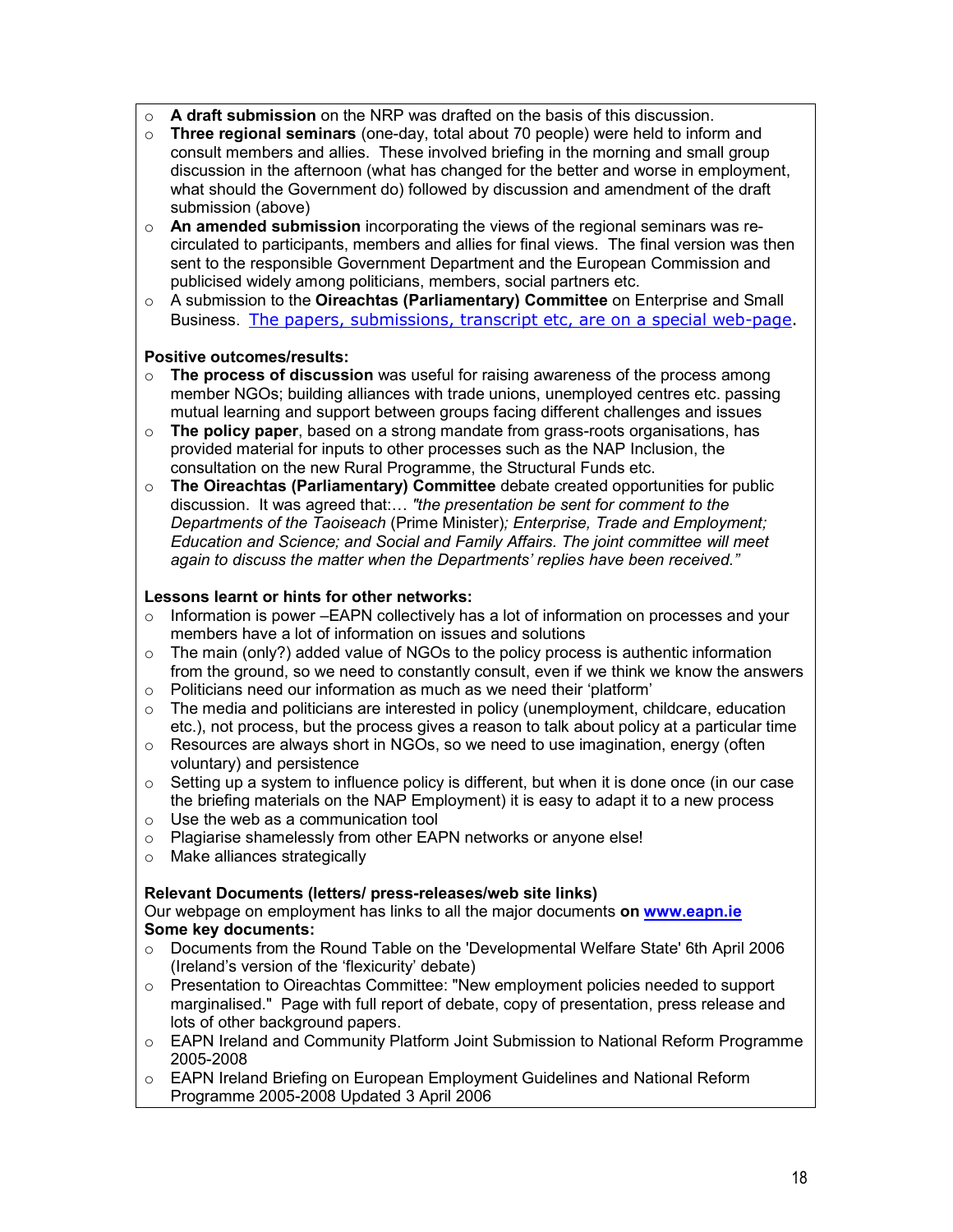#### Some positive developments for national networks in 2007

- Sweden: EAPN is involved in an NGO platform (Network against Exclusion) which was invited to a high level meeting on the NRP. Although nothing could be added to the text, the Network was able to add an appendix. They also received the copy of the final report but did not have time to respond.
- Czech Republic: EAPN participated in the formulation of the NRP (2006-8) and in the Implementation report. " We did our best to make involving people experiencing poverty, the basis for the Government's proposals". EAPN lobbied politicians through the Mainstreaming social inclusion publication at local, regional and national level.
- Austria: NGO's were not invited to participate in the written consultation, unlike social partners but were invited to a meeting in the Ministry. This was the first time that NGOs were consulted on Lisbon. A list of NGO recommendations was handed over to the Commission during their bilateral meeting.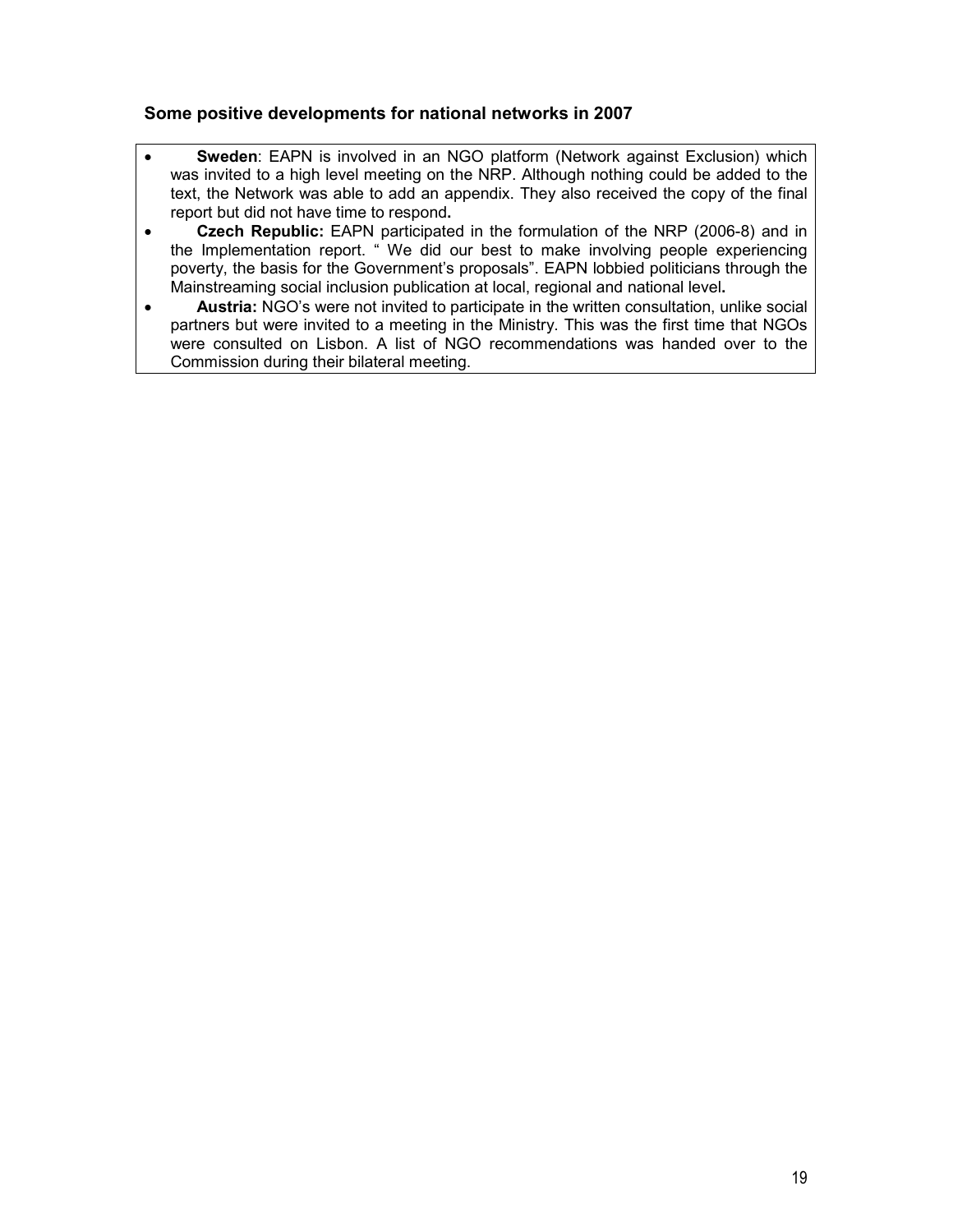# 8. EAPN Demands

Each national network will be focussed on their own national agenda and key demands. However, EAPN would like to work towards clarifying a set of key common demands in relation to the National Reform Programmes. This section builds upon the key conclusions drawn from the EAPN report, based on the evaluations by 15 national networks  $\frac{a}{b}$ A Future Worth Having". These focus primarily on governance, mainstreaming social inclusion and feeding in and out to the OMC on social protection and social inclusion, equalities and discrimination and promoting inclusive employment for those furthest from the labour market..

| Areas                                                                          | <b>Key Demands</b>                                                                                                                                                                                                                                                                                                                                                                                                                                                                                                                                                                                                                                                                                                                                                                                            |
|--------------------------------------------------------------------------------|---------------------------------------------------------------------------------------------------------------------------------------------------------------------------------------------------------------------------------------------------------------------------------------------------------------------------------------------------------------------------------------------------------------------------------------------------------------------------------------------------------------------------------------------------------------------------------------------------------------------------------------------------------------------------------------------------------------------------------------------------------------------------------------------------------------|
| Governance,<br><b>Visibility</b><br>and<br><b>Participation</b>                | A visible/transparent and high-profile governance<br>process<br>$\bullet$<br>involving all stakeholders<br>Effective<br>horizontal<br>coordination<br>between<br>Econmic,<br>$\bullet$<br>employment and social Government departments and with other<br>stakeholders, through the Lisbon National Coordinators (Mr and<br>Mrs Lisbon)<br>Active participation of NGO's and people experiencing poverty<br>$\bullet$<br>at all stages of the process and in monitoring/evaluation.                                                                                                                                                                                                                                                                                                                            |
| Overarching<br>principles:<br><b>Poverty</b><br>and<br><b>Social Inclusion</b> | Social inclusion/cohesion stated as an overarching principle<br>$\bullet$<br>Clear reference to the objectives and priorities of the OMC on<br>$\bullet$<br>social protection and social inclusion, particularly the NAP<br>Inclusion and how the NRP will help to achieve these.<br>Evidence of how the NRP will help to eradicate poverty<br>$\bullet$<br>Clear reference made to the feeding out and feeding in to the<br>$\bullet$<br>NAP inclusion process ie how Lisbon is contributing to the<br>eradication of poverty and the objectives of the OMC and the<br>other way round<br>Confirmation of the role of Structural Funds in delivering social<br>$\bullet$<br>inclusion objectives and analysis of delivery of Lisbon-related<br>priority 71 ("pathway to integration and re-entry into work") |
| Positive macro-<br>economic<br>context                                         | Recognition of the importance of investing adequately in public<br>$\bullet$<br>funding for effective social protection systems, rather than a sole<br>concern to reduce public deficit.                                                                                                                                                                                                                                                                                                                                                                                                                                                                                                                                                                                                                      |
| <b>Supportive</b><br>microeconomic<br>environment                              | Action to ensure that fundamental rights are not being<br>$\bullet$<br>undermined by the extension of the Internal market (ie<br>liberalisation and privatisation of basic Services (SGI)<br>Recognition of the role of the social economy, and/ local<br>employment partnerships.                                                                                                                                                                                                                                                                                                                                                                                                                                                                                                                            |
| <b>Equalities</b><br>and<br><b>Discrimination</b>                              | Effective measures to:<br>Tackle discrimination/harassment and promote inclusion of<br>$\bullet$<br>Immigrants/migrants/asylum<br>seekers<br>specific<br>groups:<br>and<br>refugees, ethnic and religious minorities; gender discrimination<br>and equalities concerns; disabled and long-term sick, older and<br>younger people as well as the discrimination against poor/and<br>long-term unemployed<br>Defend rights and access to support and other services:<br>$\bullet$<br>Evidence of mainstreaming Equal principals or practices                                                                                                                                                                                                                                                                    |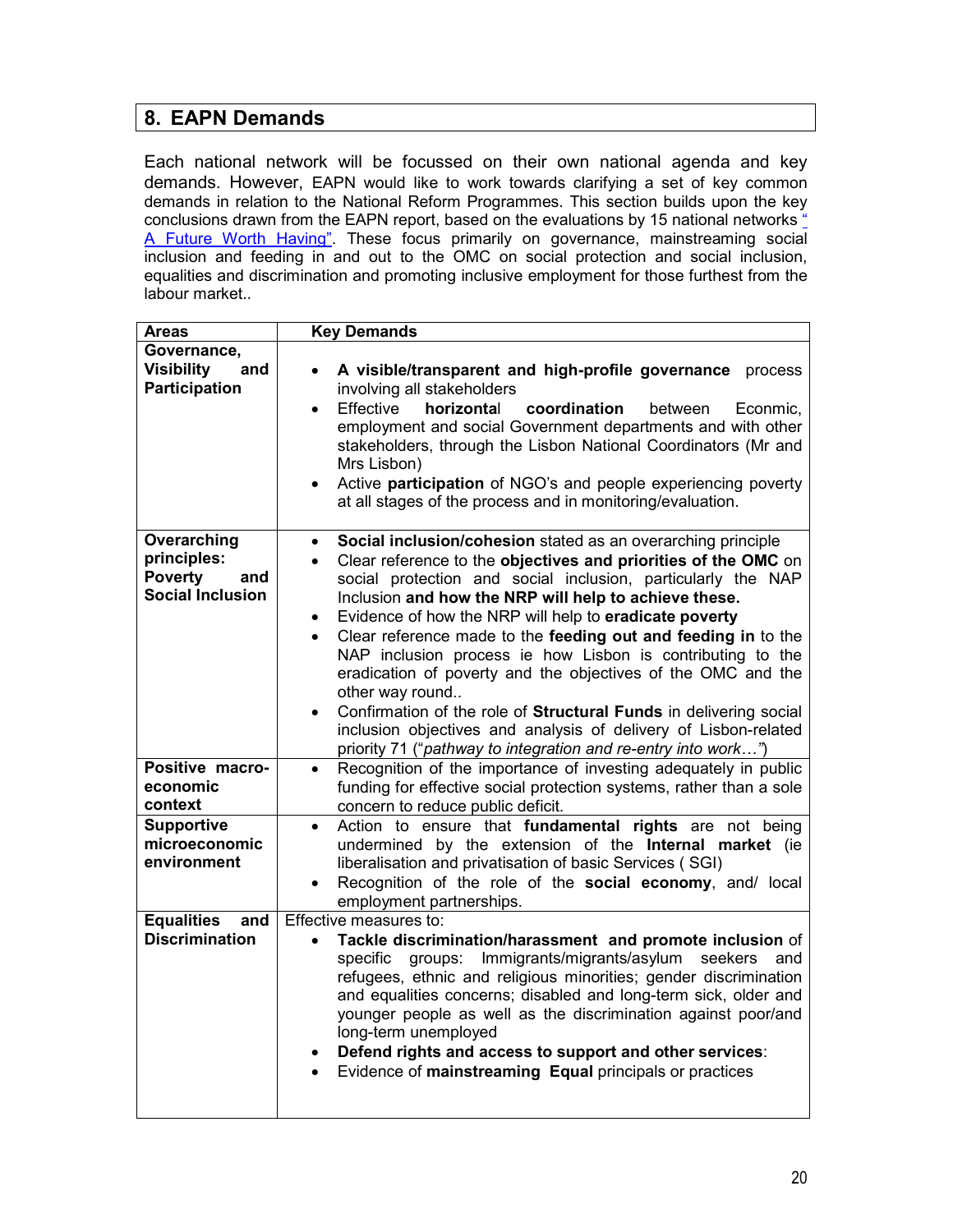| Employment,    | $\circ$                   | Support for Good Active Inclusion, this should include:                |
|----------------|---------------------------|------------------------------------------------------------------------|
| and            | $\circ$                   | <b>Positive Activation</b> measures to support those furthest from the |
| Human Capital. |                           | labour market into work, without punitive sanctions or conditionality  |
|                |                           | of benefits. The measures should include personalised and targeted     |
|                |                           | pathway approaches, guidance, job search, training and job             |
|                |                           | placement, after-care services with particular reference to the low-   |
|                |                           | skilled                                                                |
|                |                           | o Access to good quality services ie affordable quality childcare,     |
|                |                           | employment services as well as housing/healthcare etc.                 |
|                | $\circ$                   | Explicit commitment to provision of an adequate minimum income         |
|                |                           | for a dignified life and supportive social protection strategies that  |
|                |                           | provide a secure base for those who have not got work., and            |
|                |                           | removal of the conditionality of benefits.                             |
|                | $\circ$                   | Explicit measures to create quality jobs, to improve low               |
|                | pay/working poor concerns |                                                                        |
|                | $\circ$                   | Balanced approaches to flexicurity which ensure increased              |
|                |                           | security to all, not only in transitions between jobs, and strengthen  |
|                |                           | employment protection                                                  |
|                | $\circ$                   | <b>Pro-active measures to support lifelong-learning and to</b>         |
|                |                           | recognize non-formal education and in-work experience.                 |

#### Delivering on the EAPN Social Inclusion Scoreboard (2007)

Last year (2007) EAPN evaluated the NRP Implementation reports in terms of their contribution to inclusion and the eradication of poverty. Networks can also use this checklist/scoreboard to assess their NRP. This will help then in responding to the questionnaire that EAPN will finalise and send out by the end of June.

#### The EAPN Social Inclusion Scoreboard How far does Lisbon deliver on Social Inclusion<sup>4</sup>

- 1. How far has the social dimension been strengthened, delivering the objectives and priorities of Open Method of Coordination on social protection and social inclusion.?
- 2. Does the macro-dimension ensure inclusion by strengthening social protection systems and promoting a fairer redistribution of wealth?
- 3. Does the micro dimension help to create quality jobs including for people in poverty and ensure access to affordable quality public services?
- 4. Are the Employment policies helping the excluded access quality jobs and implementing a positive integrated active inclusion approach which benefits people in and out of work?
- 5. Is a balanced Flexicurity approach in evidence?

l

- 6. Are human capital approaches promoting life-long learning that will benefit people experiencing poverty and social exclusion.
- 7. How far are Structural Funds being used effectively to promote inclusion and deliver on Lisbon-related priority 71 ("pathway to integration and re-entry into work...")?
- 8. Is Lisbon developed and owned through a dynamic partnership/governance approach involving all stakeholders (including NGO's and people experiencing poverty/)

<sup>4</sup> Social Inclusion Scoreboard: EAPN response to the National Implementation Reports 2007 ( Executive summary and full report) See www.eapn.org.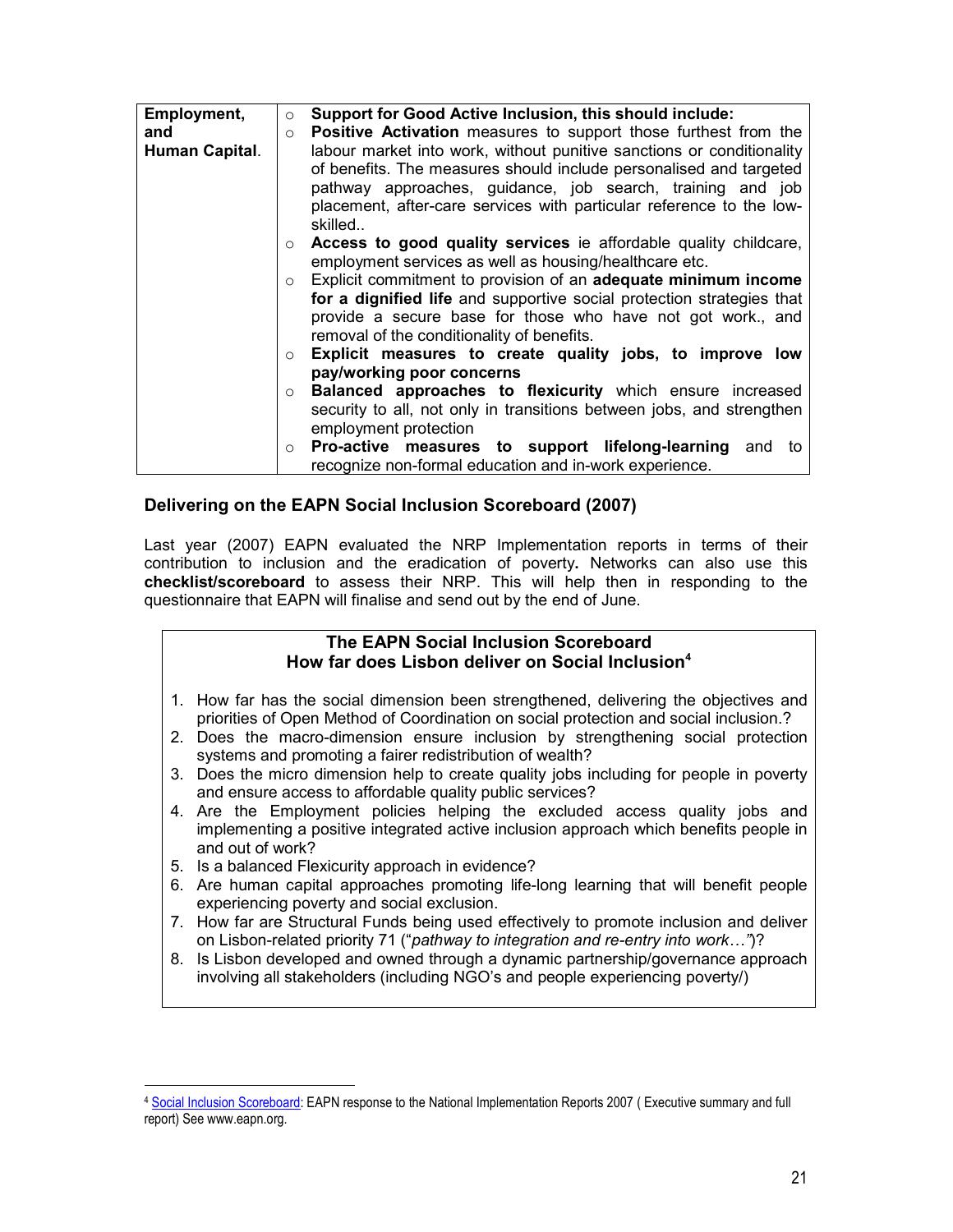# 9. Key Contacts and Links

The main focus of national networks action will be focussed on national level. We provide here the main contacts within the Employment field of the Lisbon Strategy.

| Institution                | <b>Contact</b>                                                        |
|----------------------------|-----------------------------------------------------------------------|
| <b>National Level</b>      | Each MS has named a single point of contact, called the National      |
|                            | Lisbon Coordinators (formally known as Mr and Ms Lisbon) Click        |
|                            | here for the latest list.                                             |
|                            |                                                                       |
| <b>EU Level</b>            |                                                                       |
| <b>European</b>            | Gerrit Gerrard de Graf, Head of Lisbon Task Force: 02 296 8466        |
| Commission,                | James Allen, Officer (previously in DG Employment) 02 296 6899        |
| <b>Secretariat General</b> |                                                                       |
| <b>DG Employment</b>       | Robert Strauss, Head of Unit D2: This unit provides the main input    |
|                            | on the Employment Strategy element of the National Reform             |
|                            | Programmes: Robert.Strauss@cec.eu.int.                                |
|                            | Cecilia Palm is responsible for developing the proposal on the        |
|                            | Integrated Guidelines: 02 295 4510                                    |
|                            | Desk Officers: Individual country desk officers will be providing the |
|                            | liaison on the country reports on the National Reform Programme.      |
|                            | See units Directorates A/B/C on left of organigram:                   |
|                            | Here are the Heads of Units who will identify the specific desk       |
|                            | officer:                                                              |
|                            |                                                                       |
|                            | Bulgaria, Hungary, Netherlands: Filip Busz, Head of Unit A2, +(32)    |
|                            | 2 2990923, filip.busz@ec.europa.eu                                    |
|                            |                                                                       |
|                            | Germany, Austria, Slovenia: Helene Clark, Head of Unit A3             |
|                            | +32.2.295.2957, helene.clark@ec.europa.eu                             |
|                            |                                                                       |
|                            | Luxembourg, Portugal, Czech Republic: Szilard Tamas, Head of          |
|                            | Unit A4, +(32) 2 2963560, Szilard.tamas@ec.europa.eu                  |
|                            |                                                                       |
|                            | Italy, Malta, Romania: Philippe Hatt, Head of Unit B1, , +(32) 2      |
|                            | 2956701, Philippe.hatt@ec.europa.eu                                   |
|                            |                                                                       |
|                            | Belgium, France, Slovak Rep: Aurelio Cecilio, Head of Unit B2,        |
|                            | +32.2.296.2806, aurelio.cecilio@ec.europa.eu                          |
|                            |                                                                       |
|                            | Estonia, Finland, Lithuania, Sweden: Michel Laine, Head of Unit B3,   |
|                            | +(32) 2 2958138, michel.laine@ec.europa.eu                            |
|                            |                                                                       |
|                            | Ireland, Latvia, Britain: Santiago Loranca Garcia, Head of Unit C1,   |
|                            | +32.2.296.6800, santiago.loranca-garcia@ec.europa.eu                  |
|                            |                                                                       |
|                            | Cyprus, Greece, Poland: Georges Kintzele, Head of Unit C2,            |
|                            | +32.2.295.2539, georges.kintzele@ec.europa.eu                         |
|                            |                                                                       |
|                            | Denmark, Spain: Antonella Schulte-Braucks, Head of Unit C3, +         |
|                            | +32.2 2957159, antonella.schulte-braucks@ec.europa.eu                 |
|                            |                                                                       |
|                            | http://ec.europa.eu/dgs/employment social/staffgui/org en.pdf         |
| <b>European Parliament</b> | There is a Group of MEP's that follow the Lisbon Strategy.            |
|                            | Contact EAPN for more details.                                        |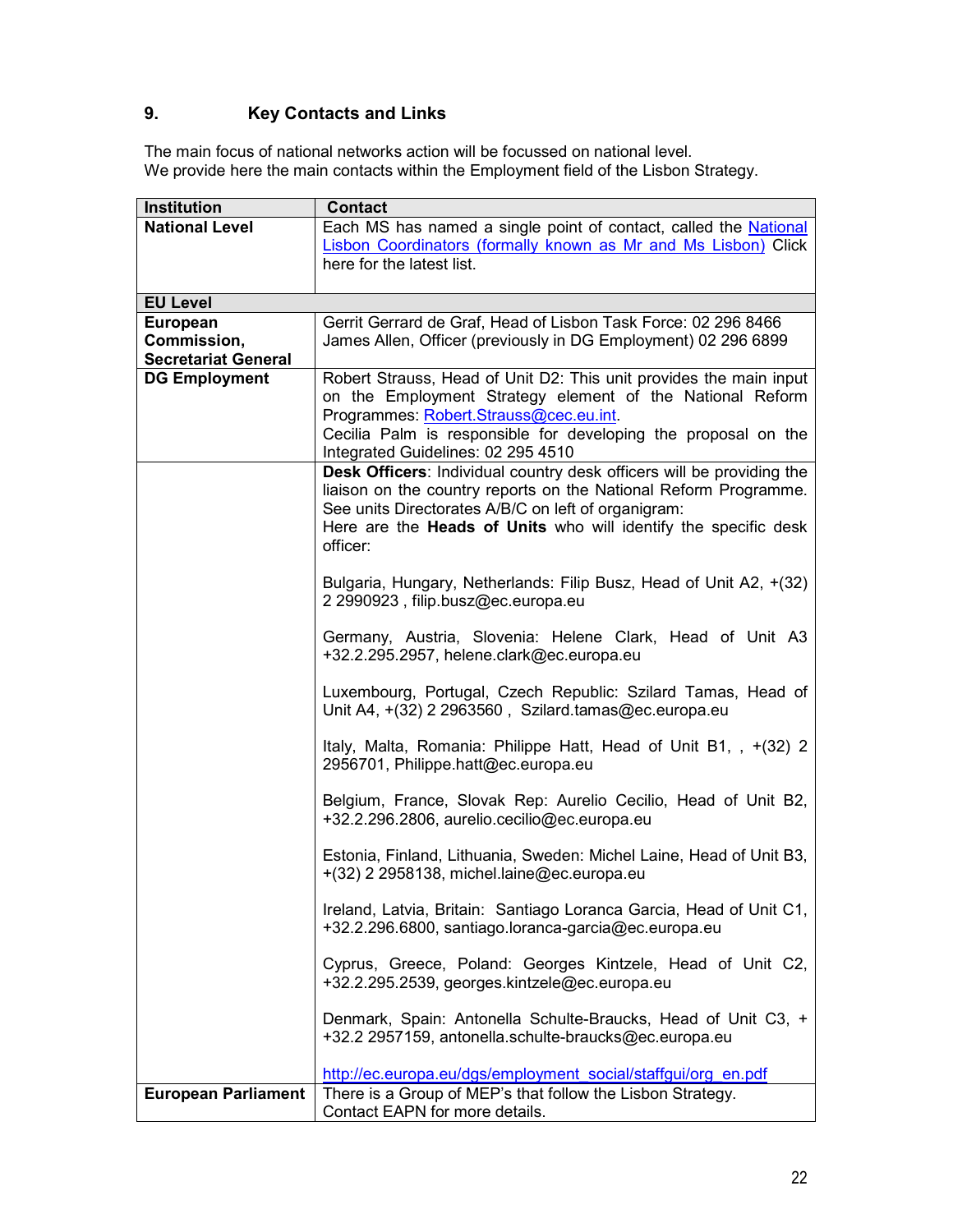| <b>Key Documents and Links</b><br>10.                                                                                                                                     |                                                                                                                                                                                                                                   |  |  |  |  |
|---------------------------------------------------------------------------------------------------------------------------------------------------------------------------|-----------------------------------------------------------------------------------------------------------------------------------------------------------------------------------------------------------------------------------|--|--|--|--|
| Link<br><b>Document</b>                                                                                                                                                   |                                                                                                                                                                                                                                   |  |  |  |  |
| <b>European Commission</b>                                                                                                                                                |                                                                                                                                                                                                                                   |  |  |  |  |
| Broad Integrated<br><b>Guidelines (2008-10)</b>                                                                                                                           | http://ec.europa.eu/growthandjobs/pdf/european-dimension-<br>200712-annual-progress-report/200712-annual-report-integrated-<br>guidelines en.pdf                                                                                  |  |  |  |  |
| <b>Broad Integrated</b><br>Guidelines (2005-8)                                                                                                                            | http://ec.europa.eu/growthandjobs/pdf/integrated_quidelines_en.pdf                                                                                                                                                                |  |  |  |  |
| Proposal for<br>Guidelines for<br><b>Employment Policies</b><br>2006                                                                                                      | http://eur-<br>lex.europa.eu/LexUriServ/site/en/oj/2005/l 205/l 20520050806en0<br>0210027.pdf                                                                                                                                     |  |  |  |  |
| National Reform<br>Programmes (2005-8)<br><b>Implementation Report</b><br>2006,7                                                                                          | http://ec.europa.eu/growthandjobs/pdf/nrp 2005 en.pdf<br>http://ec.europa.eu/growthandjobs/key/nrp2006 en.htm<br>http://ec.europa.eu/growthandjobs/national-dimension/member-<br>states-autumn-2007-reports/index en.htm          |  |  |  |  |
| <b>Annual Progress</b><br>Report 2005<br>2006, 2007                                                                                                                       | http://ec.europa.eu/growthandjobs/annual-report en.htm<br>http://ec.europa.eu/growthandjobs/annual-report-1206 en.htm<br>http://ec.europa.eu/growthandjobs/national-dimension/member-<br>states-autumn-2007-reports/index en.htm  |  |  |  |  |
| Joint Employment<br>Report 2006, 2007<br>and 2008                                                                                                                         | http://ec.europa.eu/employment social/employment strategy/emplo<br>y en.htm<br>http://ec.europa.eu/employment social/employment strategy/emplo<br>y en.htm<br>http://register.consilium.europa.eu/pdf/en/08/st07/st07169.en08.pdf |  |  |  |  |
| Spring Council<br>Conclusions 2006/7/8                                                                                                                                    | http://register.consilium.europa.eu/pdf/en/06/st07/st07775.en06.pdf<br>http://www.consilium.europa.eu/ueDocs/cms Data/docs/pressData/<br>en/ec/93135.pdf<br>http://ec.europa.eu/growthandjobs/european-councils/index en.htm      |  |  |  |  |
| <b>Mutual Learning Site</b>                                                                                                                                               | www.mutual-learning-employment.net/                                                                                                                                                                                               |  |  |  |  |
| Guidance Note - NRP<br>2008-10.                                                                                                                                           | EAPN members site: www.eapn.org                                                                                                                                                                                                   |  |  |  |  |
| <b>EAPN</b><br><b>EAPN</b><br>Response<br>the Annual Progress<br>Report and the Draft<br>Employment<br>Joint<br>Report 2007 - Growth<br>Jobs<br>not<br>Inclusion.<br>2006 | to http://www.eapn.org/code/en/publ_detail.asp?pk_id_content=3173<br>http://www.eapn.org/code/en/publ_detail.asp?pk_id_content=2395                                                                                               |  |  |  |  |
| Social Inclusion<br>Scoreboard -<br>EAPN report on<br>Implementation<br>Reports of the NRP<br>2007                                                                        | http://www.eapn.org/code/en/publ_detail.asp?pk_id_content=3174<br>http://www.eapn.org/code/en/publ_detail.asp?pk_id_content=2338                                                                                                  |  |  |  |  |
| Worth<br>Future<br>A<br>Having                                                                                                                                            | http://www.eapn.org/code/en/publ_detail.asp?pk_id_content=1890                                                                                                                                                                    |  |  |  |  |
| EAPN letter to the<br>Spring Council 2008                                                                                                                                 | http://www.eapn.org/code/en/publ_detail.asp?pk_id_content=3301                                                                                                                                                                    |  |  |  |  |